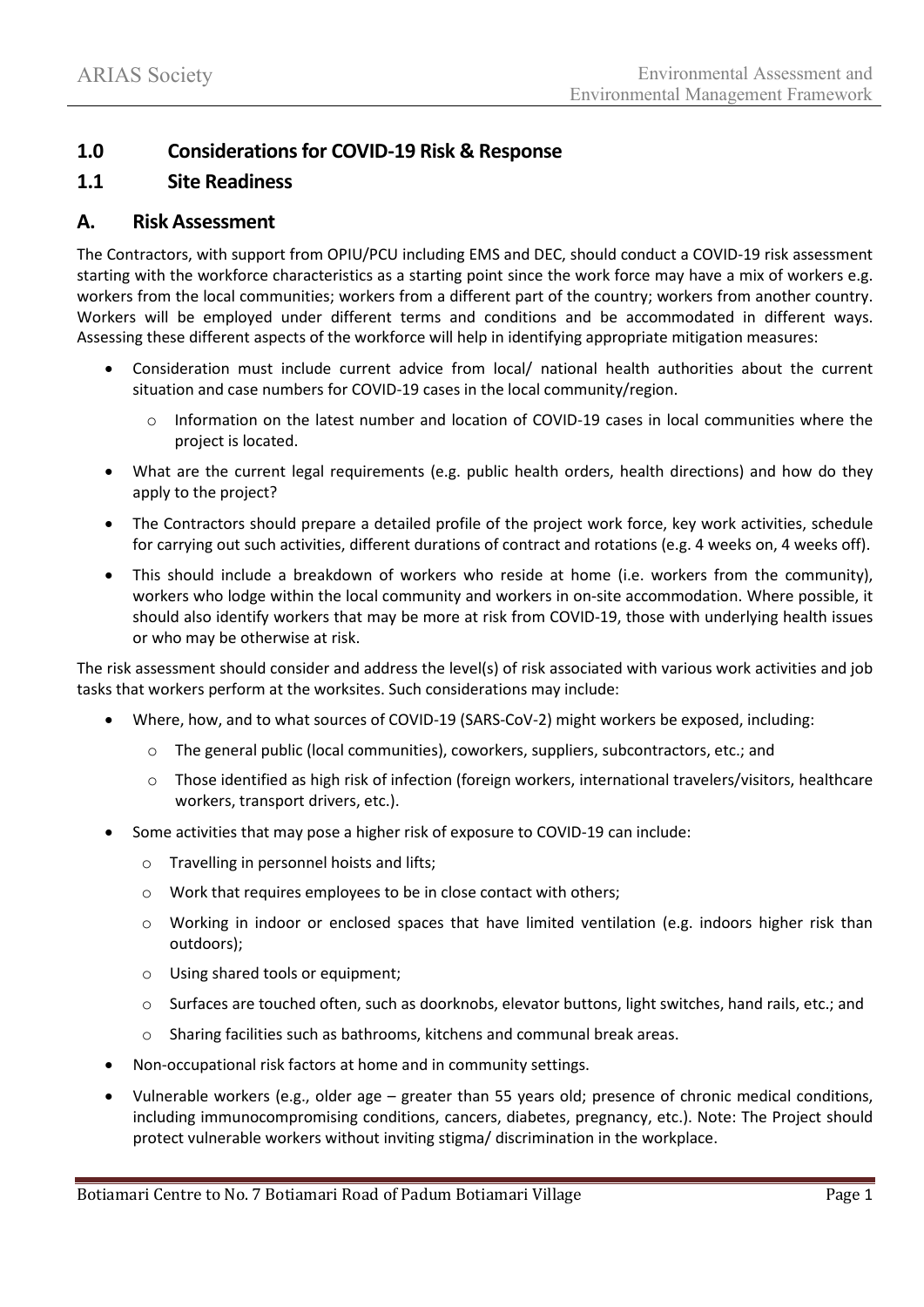- Low exposure risk: Jobs or work tasks no or limited close contact with the general public and other coworkers, visitors, clients or customers, or contractors, and that do not require contact with people known to be or suspected of being infected with COVID-19. Workers in this category have minimal occupational contact with the public and other co-workers.
- Medium exposure risk: Jobs or work tasks with some contact with the general public, or other co-workers, visitors, clients or contractors, or suppliers, but that do not require contact with people known to be or suspected of being infected with COVID-19. In areas where COVID-19 cases continue to be reported, this risk level may be applicable to workers who have work-related frequent and close contact with the general public, visitors, or customers in high-population-density work environments (e.g. food markets, bus stations, public transport, and other work activities where physical distancing of at least 1 meter may be difficult to observe), or work tasks that require close and frequent contact between co-workers. In areas without community transmission of COVID-19, this scenario may include frequent contact with persons returning from areas with community transmission.
- High exposure risk jobs or work tasks with frequent contact with the general public, or other co-workers, visitors, clients, contractors and suppliers from areas with high community transmission. In addition, this group may have high potential for close contact with people who are known or suspected of having COVID-19, as well as contact with objects and surfaces possibly contaminated with the virus (e.g. healthcare professionals, domestic/home care).

In the same work setting there may be jobs with different levels of risk, and different jobs or work tasks may have similar levels of exposure. Therefore, the risk assessment should be carried out for each specific work setting and each job or group of jobs. For each risk assessment, it is prudent to consider the environment, the task, the threat, if any, and resources available, such as preventive measures in place (physical distancing, face coverings, handwashing, PPE, etc.).

Some workers may be at higher risk of developing severe COVID-19 illness because of age or pre-existing medical conditions; this should be considered in the risk assessment of the workforce. Vulnerable workers who may be at increased susceptibility for SARS-CoV-2 infection or complications from COVID-19 and consider adjusting their work responsibilities or locations to minimize exposure. The risk assessment should incorporate vulnerable workers and where risk outcome is high, mitigation controls and preventive measures are implemented to lower the risk.

Based on the risk outcomes, preventive measures will be implemented to prevent an outbreak or lower the risk of an outbreak, and to ensure the health and safety of the workforce.

# **B. Project and Community Transmission Risks**

The risk of COVID-19 transmission between project workers and community members is significantly high during the pandemic and management decisions will need to be made on preventive measures as they may affect the project timelines, costs and delays. Considerations on preventive measures should include:

- Secure fixed project sites with physical barriers (e.g. fencing) to separate and minimize contact between workers and local communities. Where projects are mobile (building roads) secure worksite by temporary barriers (e.g. ropes or tapes) with signage that can be removed readily or use security guards to minimize contact between workers and outsiders.
- Consideration should be given to ways in which to minimize movement in and out of site. This could include lengthening the term of existing contracts, to avoid workers returning home to affected areas, or returning to site from affected areas.
- Workers accommodated on site should be required to minimize contact with people near the site or community, and in certain cases be prohibited from leaving the site for the duration of their contract, so that contact with local communities is avoided.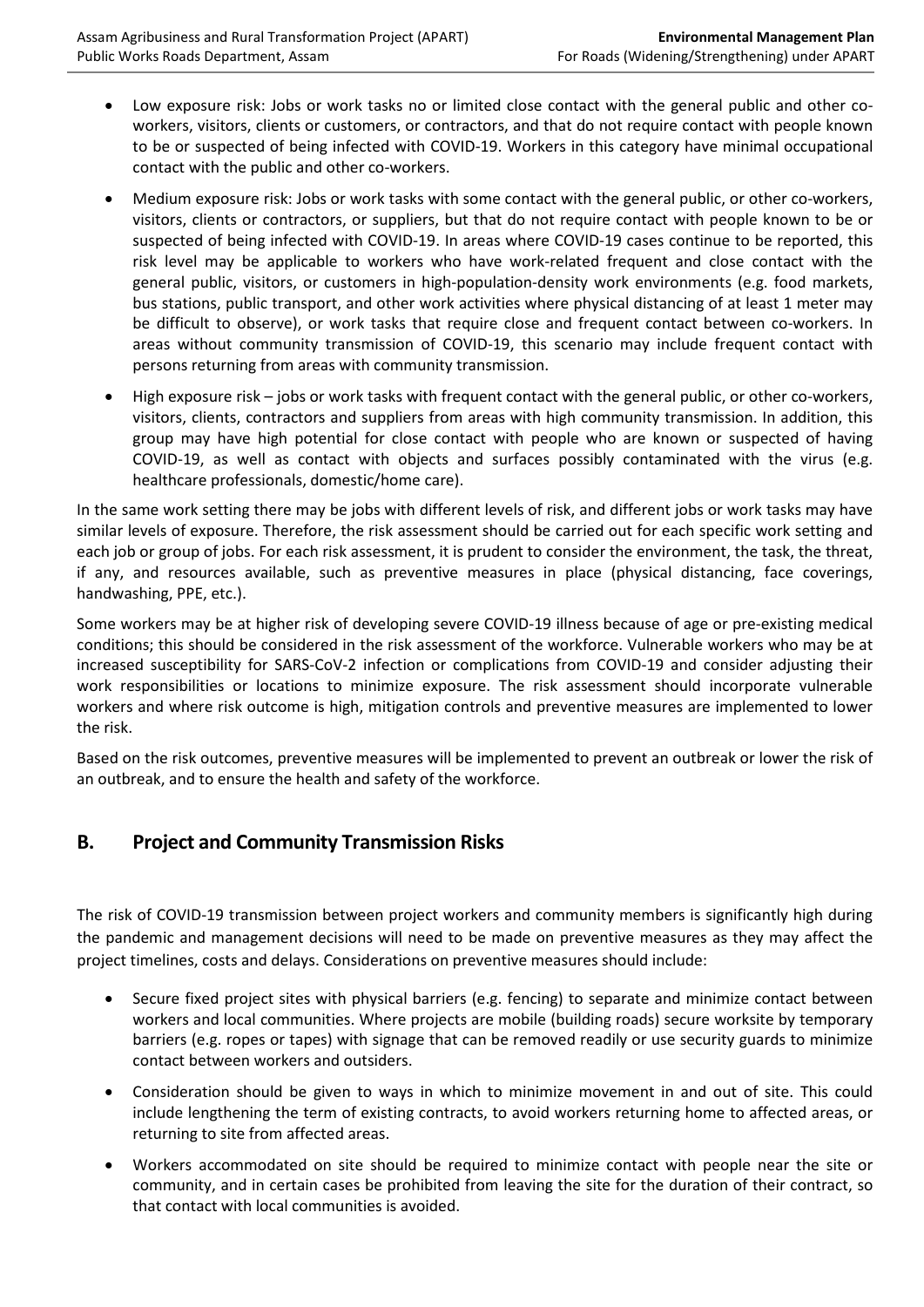- Require workers lodging in the local community to move to site accommodation where they would be subject to the same restrictions. Where site cannot accommodate, review work activity and determine essential/ non-essential work.
- Workers from local communities, who return home daily, weekly or monthly, will be more difficult to manage. They should be subject to health screening at entry to the site and at some point, circumstances (e.g. high infection rates in the community) may make it necessary to require them to either use accommodation on site or not to come to work or work remotely.
- Group and separate local community workers from non-local workers at worksites (including common areas and accommodations) to minimize contact. Separating sites into working zones to keep the two groups of workers physically separated as much as practical. Or develop shift patterns to keep the two groups separated.
- Develop and implement procedures for deliveries and movements of materials in and out of the worksites. Minimize face-to-face contacts as much as possible and clean/ disinfect all materials coming in and going out.
- Where workers are required to engage with local communities as part of their work duties, assess the work as essential or non-essential. Where work is deemed non-essential, postpone all engagements if possible. Where it is considered essential work, avoid face-to-face meetings by using phone or online virtual communications. Workers should avoid direct engagement (in person) with local communities during this time.

Additional guidance on community transmission by WHO Western Pacific Region. COVID-19: Critical Preparedness, Readiness and Response. WHO Guidance (28 February 2020)

## **C. Return to Work Plan**

Based on the risk assessment, the Contractors should be able to identify essential workers that are required on the construction sites and the non-essential workers who are able to work remotely or from home. In addition, based on the risk outcomes (low, medium and high exposure risk) the mitigation measures can then be applied relative to the exposure risk, that is, the higher the exposure risk the higher the priority and mitigation measures should be focused to reduce the risk.

The Contractors, in consultation with the PIU/PMU and local public health authority or mandate (if any), should incorporate a phased-in approach as part of their return to work plan. For example, the first phase of the return to work plan should comprise of essential workers (i.e. Contractors' personnel providing critical support to restart the project) needed on the construction sites. If the first phase is successful, then a second phase should be followed. In a second phase, the Contractors can increase up to 50% of the workforce. By the third and fourth phases, 75% to 100% will return to work. At each phase, the Contractors should review current situation to ensure that resources are available, work performance not affected under the new work conditions and OHS measures are effective to prevent COVID-19 outbreak. It should be noted that when workers return to work on construction sites, they will be working under a "new normal", that is, under the conditions where COVID-19 prevention measures are fully enforced.

The Contractors should develop a return to work plan based on risk assessment, internal/ external factors and site readiness including:

- Site re-design and key preventive measures have been considered including site entry, space for physical distancing, PPE, facial coverings, shared spaces (offices, accommodations, breakrooms, mess halls, etc.);
- Availability of PPE, cleaning disinfectants, external medical care, COVID-19 testing and quarantine/ isolation facilities;
- Health and wellbeing of workers are safeguarded at any point in time (personal protection, common areas and worksites);
- Access control in place for workers, contractors and suppliers;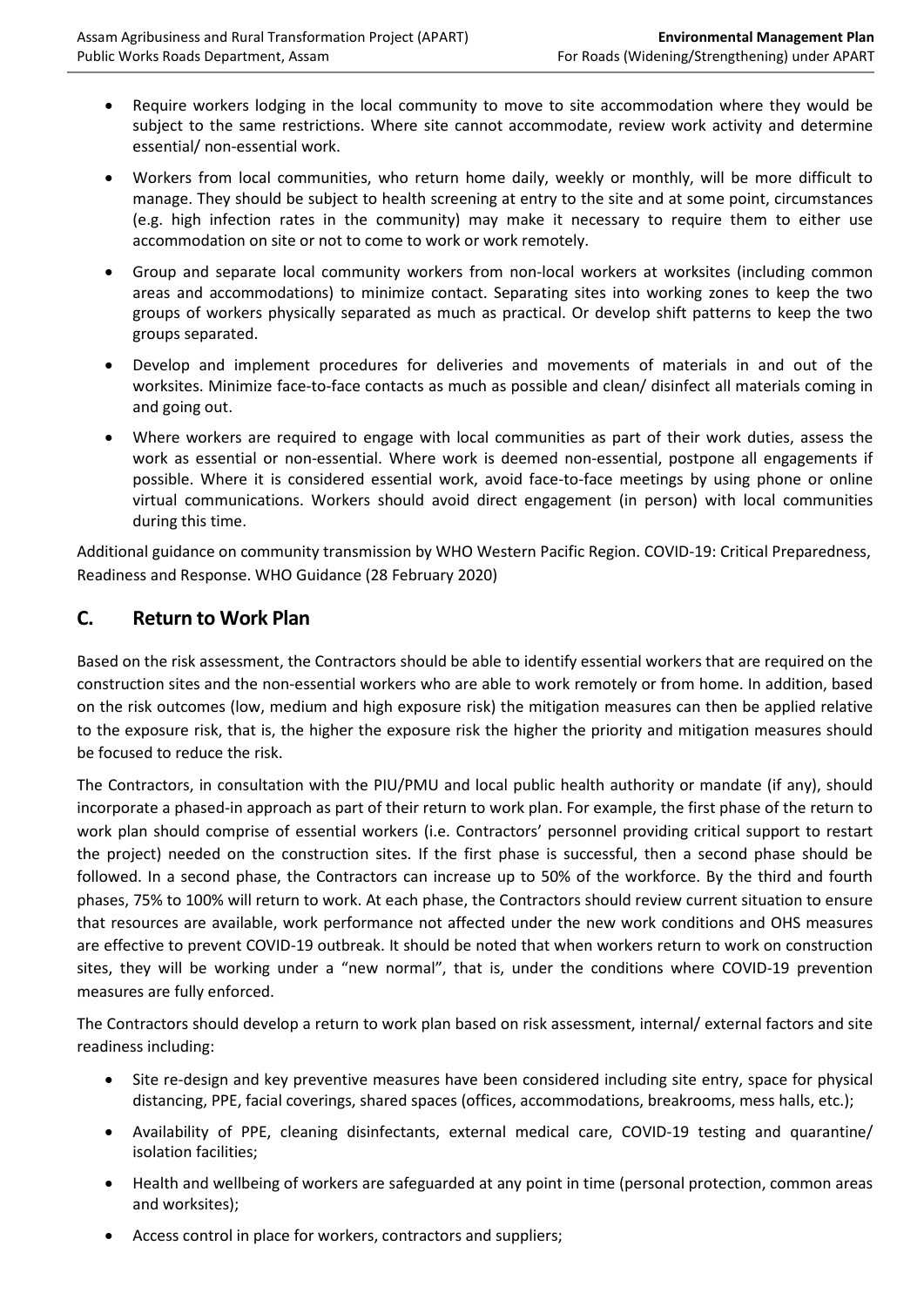- Procedures in place to manage an emergency on site;
- Ability to fully track and trace infected workers on site;
- Process to manage exceptions is defined (i.e., vulnerable workers, essential/ non-essential workers, etc.); and
- Individual self-monitoring practices should be implemented.

### **D. Communications and Training**

- Workers need to be provided with regular opportunities to understand their situation, and how they can best protect themselves, their families and the community. They should be made aware of the COVID-19 OHS Protocols that have been put in place in the workplace, and their own responsibilities in implementing them. Contractors should provide regular communications with workers to ensure:
- All workers understand COVID-19 OHS Protocols; and
- All workers on site are kept up to date with how preventive measures are being implemented or updated.
- As part of the return to work plan, Contractors should develop COVID-19 communication and training materials for workers prior to returning to site, especially around new procedures and preventive measure for arrival to work ("new normal").
- Considerations for communication plans should include:
- Engaging with workers and worker representatives through existing communication routes to explain and agree any changes in working arrangements.
- Ongoing engagement with workers (including through trades unions or employee representative groups) to monitor and understand any unforeseen impacts of changes to working environments.
- Using simple, clear messaging to explain guidelines using images and clear language. Guidelines and messages should be translated to local language to ensure understanding by local workers.
- Using visual communications, for example, whiteboards or signage, to explain safe working practices around the working site without the need for face-to-face communications.
- Communications should be clear, based on fact and designed to be easily understood by workers, for example by displaying posters on handwashing and physical distancing, and what to do if a worker displays symptoms.
- Determine if there is a need for new communication routes or platforms such SMS text messaging, 24 hour emergency on-call services, public address systems, etc. to be able to communicate with all project workers about COVID-19 directly and immediately.
- Training should be conducted regularly to provide workers with a clear understanding of how they are expected to behave and carry out their work duties.
- Training should address issues of discrimination or prejudice if a worker becomes sick/ ill, psychological support and wellbeing, and provide an understanding of the trajectory of the virus, where workers return to work.
- Training should cover all issues that would normally be required on the work site, including use of safety procedures, use of construction PPE, occupational health and safety issues, and code of conduct, taking into account that work practices may have been adjusted.
- Train all workers with reasonably anticipated occupational exposure to SARS-CoV-2 (as described in this document) about the sources of exposure to the virus, the hazards associated with that exposure, and appropriate workplace protocols in place to prevent or reduce the likelihood of exposure.
- Training should include information about how to isolate individuals with suspected or confirmed COVID-19 or quarantine if identified as close contacts, and how to report possible cases. Training must be offered during scheduled work times and at no cost to the worker.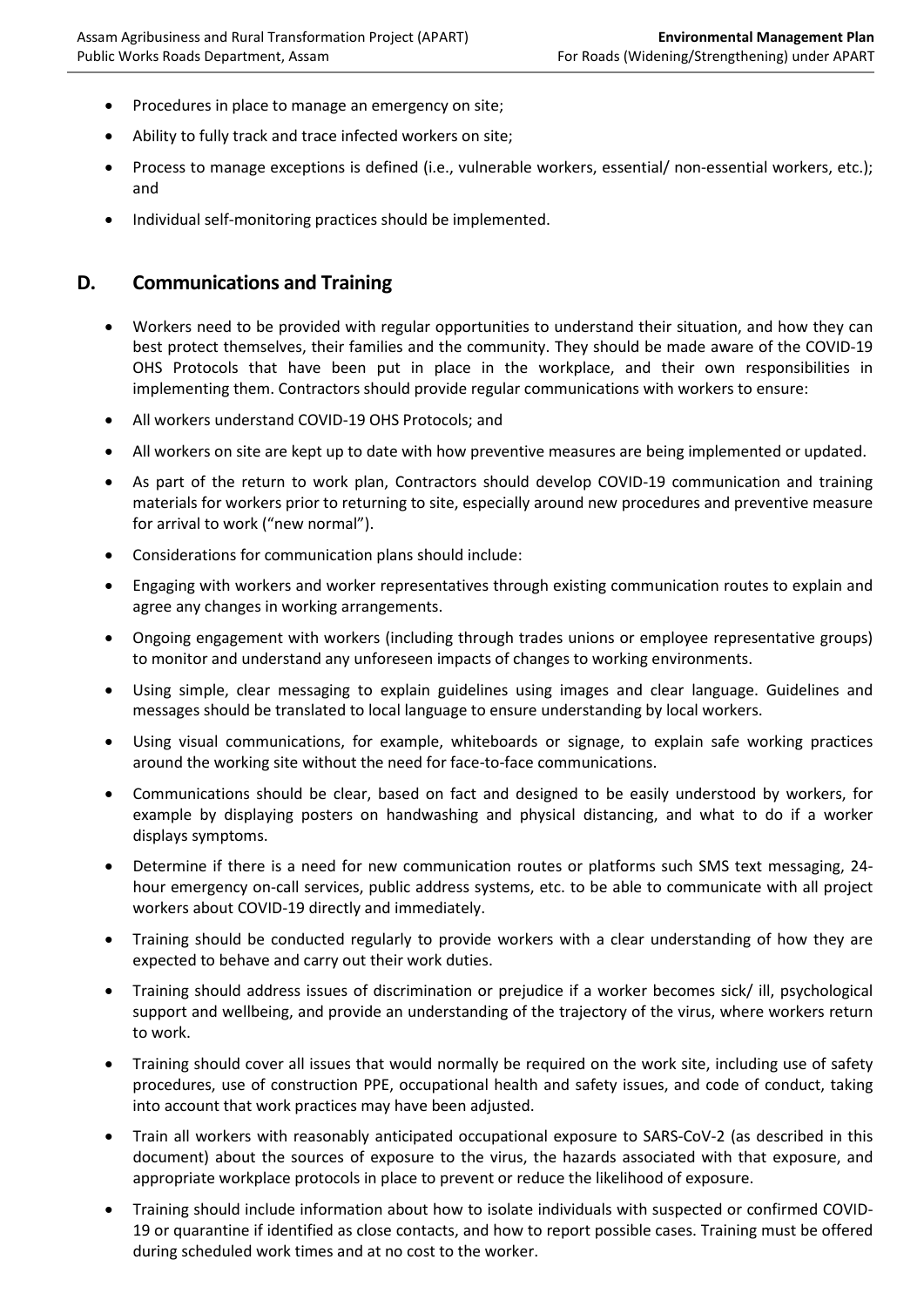- Workers required to use PPE must be trained. This training includes when to use PPE; what PPE is necessary; how to properly don (put on), use, and doff (take off) PPE; how to properly dispose of or disinfect, inspect for damage, and when to replace PPE.
- Awareness and focus on the importance of mental health at times of uncertainty.

### **1.2 Preventive Measures**

### **A. Physical Distancing**

- Physical distancing should be based on local authority guidance. But as a minimum, physical distancing limit of one (1) meter should be adopted based on WHO guidance. Keeping everyone at least 1 meter physically apart will be challenging at some construction sites, but it is an important prevention measure to minimize the spread of COVID-19.
- To ensure that physical (social) distancing is practiced at the construction sites, the Contractors should consider the following measures:
- "Compartmentalization" Worksites should be segregated to the extent possible in zones or other methods to keep different workers physically separated at all times. This promotes physical distancing and supports the containment if an outbreak arises.
- Place signage about physical distancing limit around the work site to remind the workers where practicable.
- Limit physical interactions between workers, workers and clients, and workers and other persons at the site (e.g. deliveries) and use other methods such as mobile phone or radio to communicate.
- Review current work activity requiring two or more workers to determine if the work can be performed by one worker with equipment assist or engineering control ('one person plus kit').
- Strict control to avoid direct physical contact with other workers (i.e. no shaking hands, hugging, touching, etc.).
- Limit worker numbers on site where possible (e.g. essential workers).
- Split workers' shifts to reduce the number of workers onsite at any given time.
- Reduce the number of tasks to be completed each day if physical distancing cannot be maintained.
- Implement or enhance shift or split-team arrangements if possible.
- Create specific walkways through the construction site to maintain physical separation.
- Identify choke points where workers are forced to stand together, such as hallways, hoists and elevators, ingress and egress points, break areas, and buses, and put in place policies to maintain physical distancing.
- In elevators, lifts and personnel hoists, ensure 1 meter distance between workers in all directions and equipment operator.
- Limit the number of workers in the hoist/ lift at any one time; prevent queues at hoists/lifts; and promote the use of stairs but be aware of any indirect risks that may arise from this and cause injuries.
- Minimize interactions when picking up or delivering equipment or materials. Organize the placement of materials to minimize movement on the work site.
- Stagger meal times and smoke breaks to limit the number of workers congregating in one area. Spread out furniture in lunch/ break rooms, mess/ dining hall, canteens, etc.
- Conduct meetings (toolbox talks, daily briefings) in wide open spaces to enable workers to keep the required physical distance of at least 1 meter; and minimize meeting time as much as possible.
- Consider no more than 10 employees at any meeting. Times for meetings may be staggered, and larger groups must be divided to meet the 10 employee maximum in different locations. For example, meetings may be held at the same time on different areas, fields or lines, in different meeting rooms, offices, etc.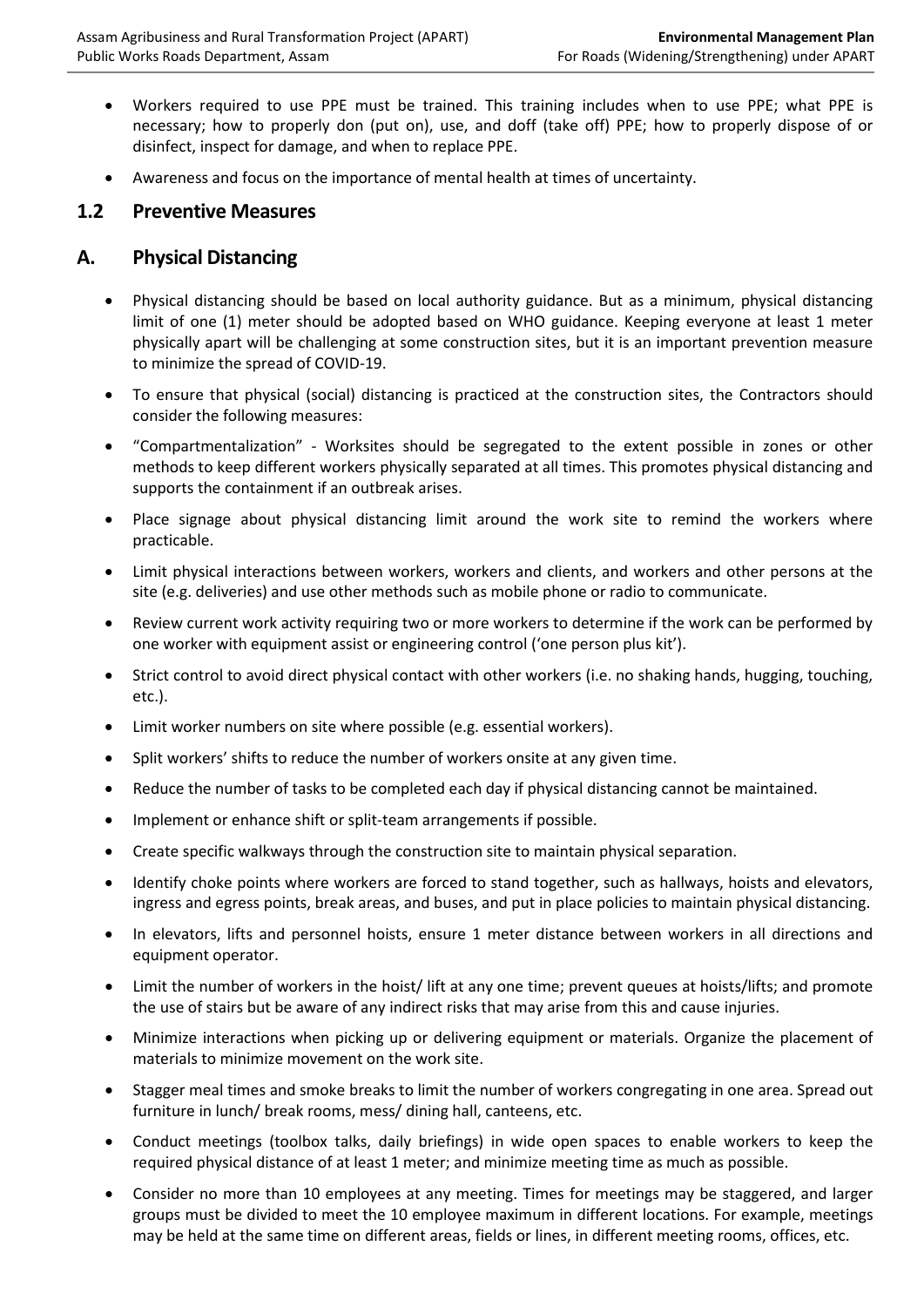- Postpone non-essential and/or group training if possible.
- Where work tasks or work locations that physical distancing cannot be achieved or maintained (e.g. linear and non-linear construction works), the Contractors should use consistent pairing system (e.g. two-person working, lifting or maintenance), minimize the time that workers work in close proximity and provide PPE for the protection of COVID-19 in addition to any other PPE that is required for the task. COVID-19 PPE includes:
- Face masks;
- Face shields (Note: face shields are used as additional protection and not a substitution for face masks);
- Gloves (disposable gloves preferred); and
- Providing hand washing facilities to include soap and water wherever possible or hand sanitizer if soap and water are not available.
- If physical distancing measures introduce new health and safety risks (e.g. because they impact communication), the Contractors will need to identify and manage those risks also.
- For work in office settings, physical distancing measures should include:
- Rearrange tables, desks and other furniture so they are at least 1 meter apart.
- Removal of some furniture may be required in order to achieve 1 meter.
- Labeling furniture as "Do not use" is also acceptable.
- Place markings on the floor at 1 meter interval in areas where queuing is likely to occur (e.g. break room, coffee machine).
- If the above guidance cannot be achieved then it is important to minimize the amount of time a worker can potentially be exposed to other workers. Below are some examples on how to achieve this.
- Close down alternate workstations in shared areas where needed to meet density guidance.
- Arrange workers to work side-by-side or facing away from each other rather than face-to-face.
- Use screens or partitions to separate workers from each other.
- Stagger work hours for groups working in the same space.
- Arranging (where possible) for work breaks to be taken in outdoor areas within the site.
- Consider changing canteen/ dinning layouts and phasing meal times to allow for physical distancing and phasing access to and/or temporarily restricting access to leisure facilities that may exist on site, including exercise gyms.
- Assign work areas to individuals.
- Postpone or minimize contact with other staff during non-essential activities.
- Do not come to work if you are feeling ill or unwell.
- While it is important to keep safe distance, it is just as important to consider how many people can occupy a space or a room at any given time. For occupancy limit, follow local authority guidance if available. If not available, it is recommended that each worker should be given a minimum of 4.5 square meters (m2) when determining how many people are permitted in an area. This occupancy number must not exceed 50% of the area's maximum occupancy. The occupancy limit number must be posted at the entrance of the space.
- Below are exceptions to this density guidance.
- Elevators/Lifts: A maximum of 2 workers should be permitted inside an elevator/ lift at any given time.
- Transportation Bus: There should be an empty seat between passengers.

### **B. Work Schedules/Rotation**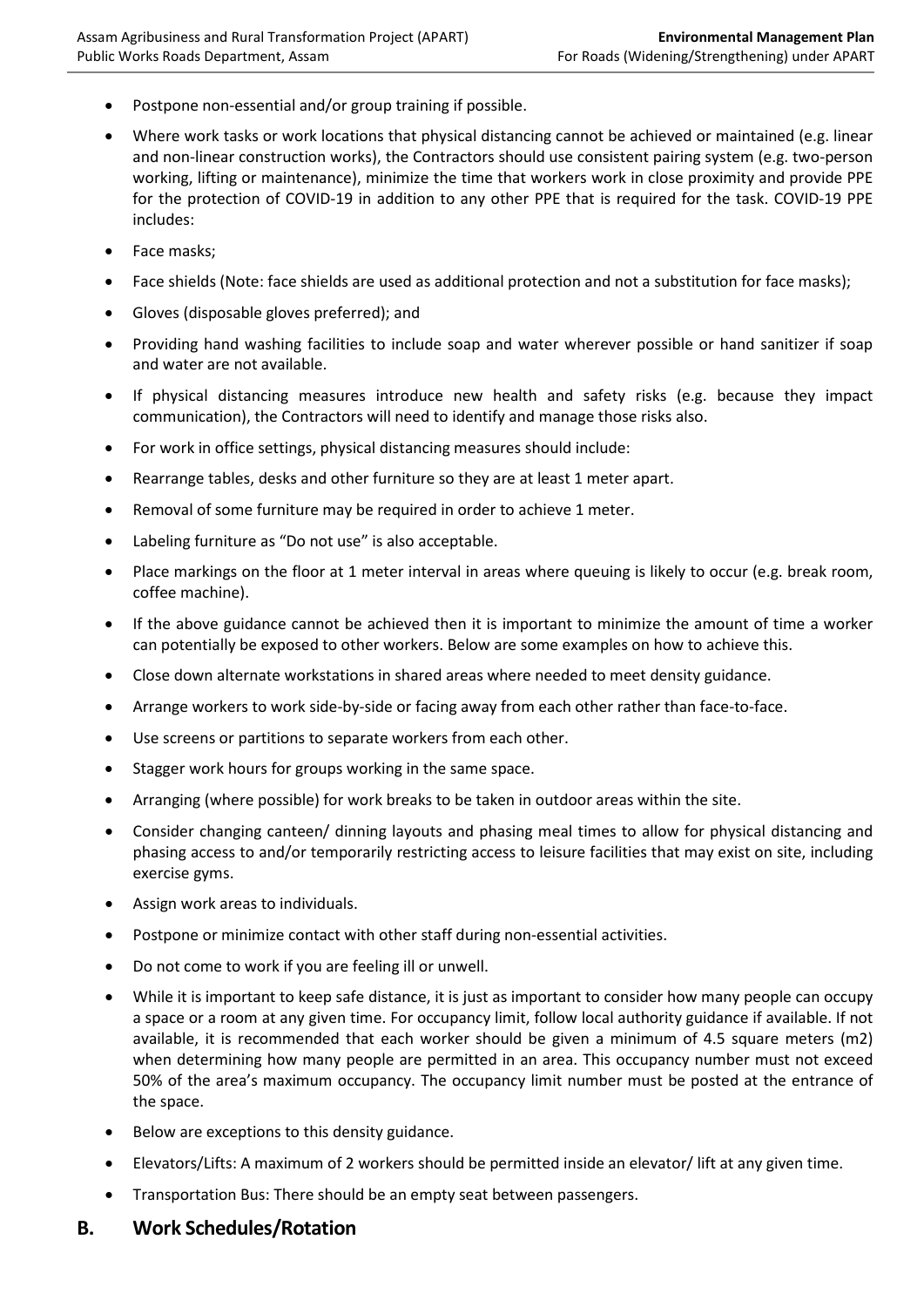- The Contractors should review current work processes and timings to determine if changes are needed to reduce or minimize contact between workers, recognizing that this may impact the project schedule. Contractors and PIU/PMU should work together to an agreement if this impacts the project schedule. Considerations for work schedules could include:
- Implement split team arrangements (e.g. Team A and Team B to work on alternate days or half-day shifts).
- Decreasing the size of work teams.
- Limiting the number of workers on site at any one time.
- Minimizing the number of people within an area at any time. Limit access to the workplace or parts of the workplace to essential workers only.
- Changing to a 24-hour work rotation.
- Adapting or redesigning work processes for specific work activities and tasks to enable physical distancing, and training workers on these processes.
- Staggering start, finish and break times where appropriate
- Consider work that can be done from home when possible.
- Shift changes should be managed to reduce infection risk and leverage the opportunity to ensure optimal disinfection of the workplace. Start times must be staggered with enough time (e.g. 15-30 minutes) to allow employees to come and go with minimum interaction between shifts.
- At some point, it may be necessary to review the overall project schedule, to assess the extent to which it needs to be adjusted to reflect prudent work practices, potential exposure of both workers and the community and availability of supplies, taking into account local authority advice and instructions.
- Shift Change
- Where shift change requires the workers to clock-in, queuing in line or gathering to take place the Contractors should implement shift change procedures to ensure physical distancing.
- Workers should use the designated entrances and exits these locations will be easily identified and posted.
- Sites with less than 200 workers on a shift, start time should be staggered if possible. For example:
- Row 1 Teams 1 to 4 6:00 to 6:10am
- Row 2 Teams 5 to 8 6:15 to 6:25am
- Row 3 Teams 9 to 13 6:30 to 6:40am
- For sites with over 200 employees, the site should increase the number of staggered start times.
- End of shift times should be scheduled to release workers in the order they arrived.
- Break times: Separate times by 10 minutes to have enough time to wipe tables, seats, all surfaces, etc.
- Postpone/ reduce work-related travels
- Cancel or postpone non-essential travel to areas with high COVID-19 transmission; provide PPE such as face masks, hand sanitizer to workers who must travel; advise workers to comply with instructions from local authorities where they are travelling; and information on whom to contact if they feel ill/ sick while travelling.
- Workers returning from an area of high COVID-19 transmission should monitor themselves for symptoms for 14 days and take their temperature twice a day; if they are feeling unwell, they should stay at home, self-isolate, and seek medical care.

## **C. Travel to Work/ Travel between Sites**

• When travelling to work or between site locations, workers should travel alone if possible. If workers have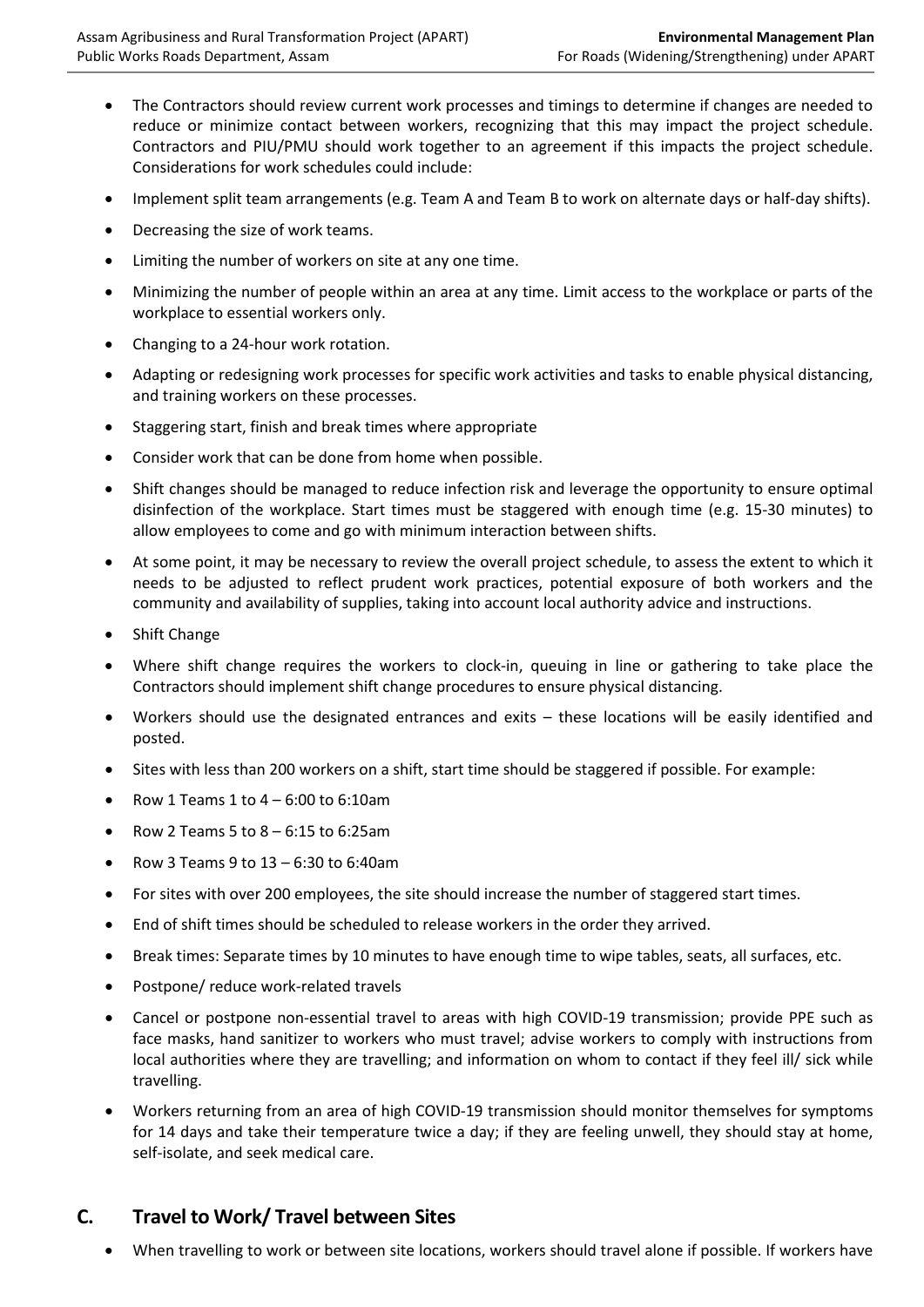no option but to share a vehicle, contractor bus or public transportation then they should:

- Shared Transport
- Journeys should be shared with the same individuals and with the minimum number of people at any one time.
- All workers should wear a face mask/ covering when traveling in a shared vehicle, contractor bus and public transportation.
- Wherever possible maintain a distance of 1 meter and avoid/ remove middle seat.
- Good ventilation (i.e. keeping the windows open) and facing away from each other may help to reduce the risk of transmission.
- The vehicle should be cleaned regularly using proper PPE and standard cleaning/ disinfecting products, with particular emphasis on handles and other areas where passengers may touch surfaces.
- Sites should consider:
- Parking arrangements for additional vehicles and bicycles; and
- Other means of transport to avoid public transport e.g. cycling
- Providing hand washing facilities at entrances and exits. This should be soap and water wherever possible or hand sanitizer if soap and water are not available.
- If a worker is taken ill or sick, how he/she would get home? Develop a procedure to transport ill worker back home.
- Where public transport is the only option for workers, you should consider:
- Changing and staggering site hours to reduce congestion on public transport; and
- Avoid using public transport during peak times (e.g. morning and evening hours).
- Contractor-Provided Buses
- It is the Bus Contractor's responsibility to ensure drivers are in good health.
- A bus driver is considered a contractor and must follow the Project's Contractors Self-Screening Protocol.
- Bus drivers must always wear a face mask while providing the service.
- Driver's temperature should be checked and documented before the start of each route.
- The Bus Contractor should disinfect the buses multiple times a day and as a minimum:
- Right before starting a route to pick up workers.
- Right after workers arrived at worksites.
- Workers must not use buses if they suspect they are sick, if they have symptoms such as fever or difficulty breathing, or have been in contact with other people who have any confirmed respiratory disease in the past 14 days.

### **D. Site Access and Egress Points**

- The Contractors, in consultation with OPIU/PCU, should consider the following:
- Establish a system for controlling entry/exit to the site, securing and fencing the boundaries of the site, and establishing designated entry/exit points (if they do not already exist). Entry/exit to the site should be documented.
- Train security staff on the (enhanced) system that has been put in place for securing the site and controlling entry and exit, the behaviors required of them in enforcing such system and any COVID -19 specific considerations.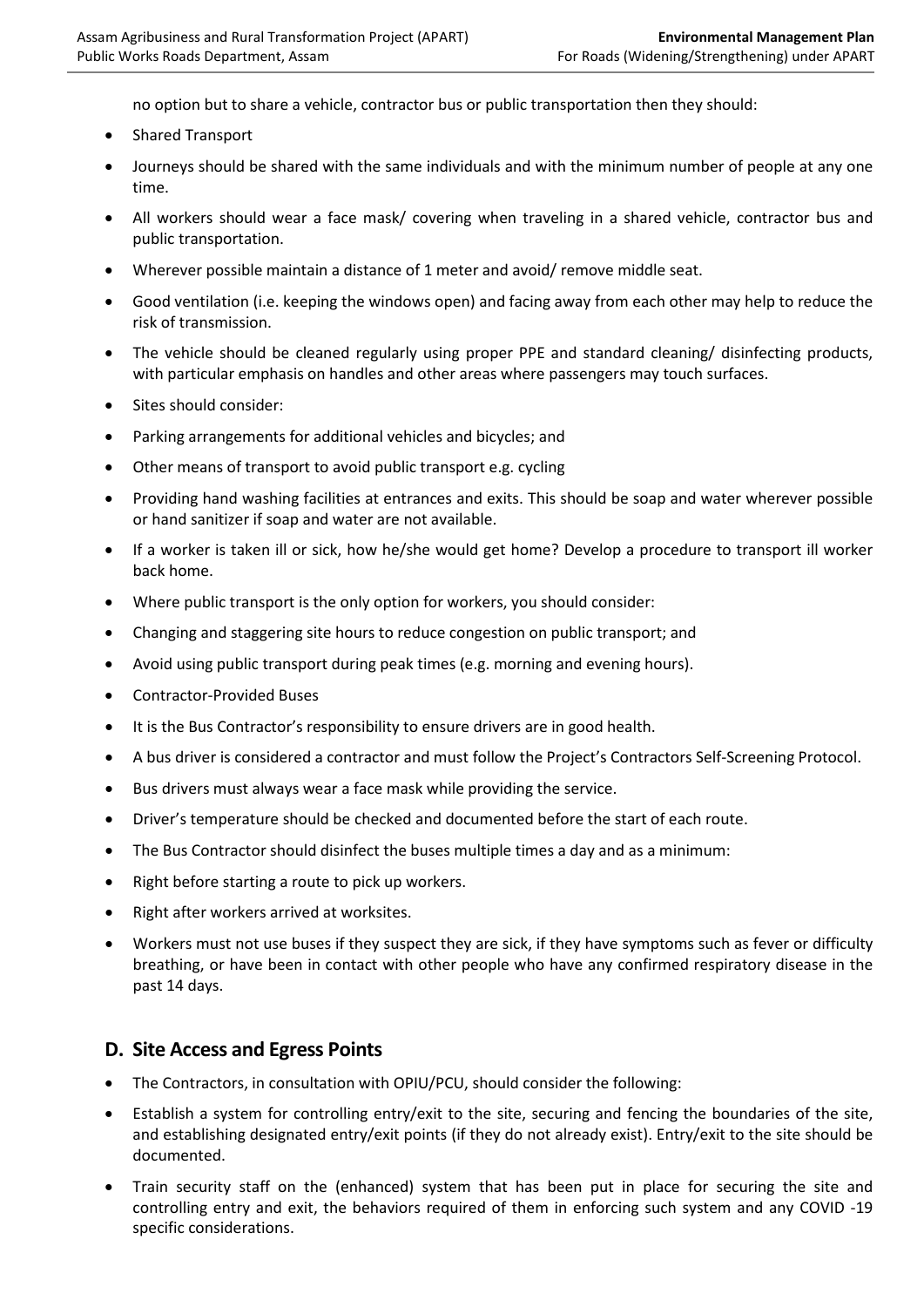- Train staff who will be monitoring entry to the site, provide resources needed to document entry of workers, conduct temperature checks and record details of any worker that is denied entry.
- Confirm that workers are fit for work (see Section 4.3 Daily Health Screenings) before they enter the site or start work. While procedures should already be in place for this, special attention should be paid to workers with underlying health issues or who may be otherwise at risk. Consideration should be given to demobilization of staff with underlying health issues (defined as vulnerable workers).
- Check and record temperatures of workers and other people entering the site or requiring self-reporting prior to or on entering the site.
- Provide daily briefings to workers prior to commencing work, focusing on COVID-19 specific considerations including respiratory etiquette, hand hygiene, physical distancing measures, using demonstrations and participatory methods.
- Ensure workers wearing of face masks/ coverings.
- During the daily briefings, remind workers to self-monitor for possible symptoms (fever, cough) and to report to their supervisor or the COVID-19 focal point if they have symptoms or are feeling unwell.
- Prevent a sick worker from entering the site, referring them to local medical facilities if necessary or requiring them to isolate at home for 14 days.
- Stop all non-essential visitors.
- Plan site access and egress points to enable physical distancing may need to change the number of access points, either increase to reduce congestion or decrease to enable monitoring, including in the case of emergencies.
- Allow plenty of space between workers waiting to enter site.
- Use signage:
- Floor markings, to ensure 1 meter distance is maintained between people when queuing; and
- Remind workers not to attend if they have symptoms of Coronavirus (Covid-19) and to follow guidelines.
- Remove or disable entry systems that require skin contact (e.g. fingerprint scanners, full-body turnstiles) unless they are cleaned between each individual use.
- Handwashing/ hand-sanitizing facilities should be available at entry and exit locations at the worksite. Require all workers to wash their hands for 20 seconds using soap and water or apply hand-sanitize when entering and leaving the site.
- Regularly clean common contact surfaces in reception, office, access control and delivery areas e.g. scanners, turnstiles, screens, telephone handsets and desks, particularly during peak flow times.
- Reduce the number of people in attendance at site inductions and consider holding them outdoors wherever possible.
- Where loading and offloading arrangements on site will allow it, drivers should remain in their vehicles. Where drivers are required to exit their vehicle, they should wash or sanitize their hands before handling any materials.
- Workplace Mapping
- In the event that a project worker has being confirmed as having COVID-19 infection, those who are potentially affected (i.e. close contacts) need to be quickly identified.
- The Contractors should implement procedures to record the schedule and work locations for workers to enable tracing of those who have come into contact with the confirmed case. The record should include:
- Day and time work was undertaken;
- Members of teams that worked together;
- Specific work area on the construction site; and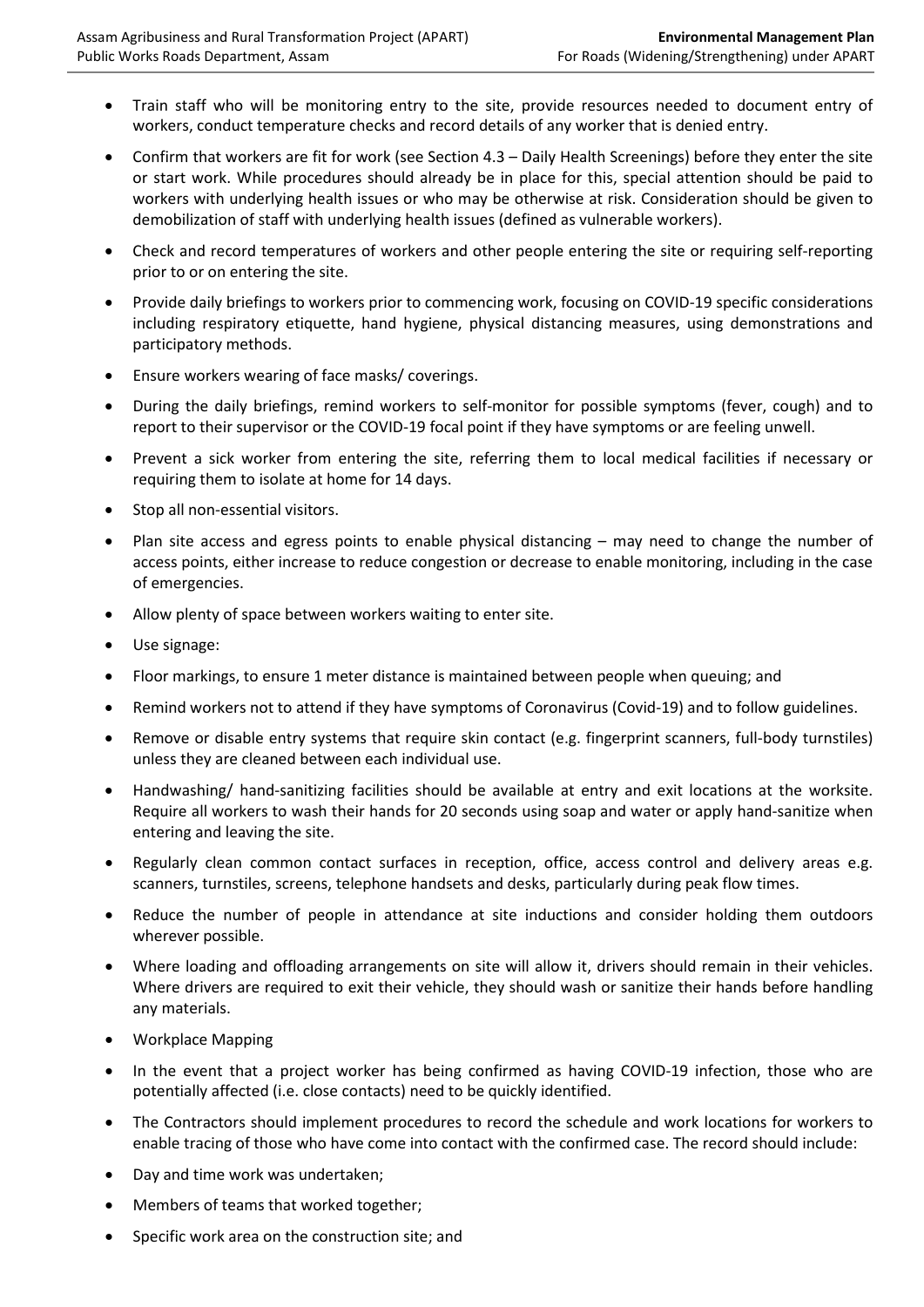- Any breaks taken, including time and location.
- Movement between sites, or areas within large sites, should be minimized as much as possible. Where attending multiple sites is necessary (e.g. managers/ supervisors, security guards, emergency responders/ paramedics, etc.) movement between sites should be recorded in the workplace mapping.

### **E. Personal Hygiene**

#### **Hand Hygiene**

- Handwashing is a simple yet one of the most effective ways to prevent the spread of COVID-19 and keep yourself healthy. Germs including COVID-19 are spread from other people or surfaces when you:
- Touch your eyes, nose, and mouth with unwashed hands.
- Touch contaminated objects or surfaces.
- Cough, sneeze, or blow your nose and then touch other people's hands, or touch common surfaces such as door handles, staircase railings, and so forth.
- Everyone should be aware about the importance of hand hygiene and should be able to perform it correctly and at the right time including:
- Regular and thorough handwashing with soap and water or hand hygiene with alcohol-based hand-rub before starting work, before eating, frequently during the work shift, especially after contact with coworkers, contractors, visitors or clients, after going to the bathroom, after contact with secretions, excretions and body fluids, after contact with potentially contaminated objects (gloves, clothing, masks, used tissues, waste), and immediately after removing gloves and other protective equipment but before touching eyes, nose, or mouth.
- Hand hygiene stations, such as hand washing and hand sanitizer dispensers, should be put in prominent places (e.g. entry and exit points) around the worksite and be made accessible to all workers, contractors, suppliers, and visitors along with communication materials to promote hand hygiene. Where feasible, hand hygiene stations should be operated by foot pedal to avoid touching of surfaces.
- If using alcohol-based hand sanitizer, ensure to review the Safety Data Sheet (SDS) and perform a risk assessment as alcohol-based hand sanitizer is highly flammable. The hand sanitizer containers should be stored in dry, cool and well ventilated place. Also, hand sanitizers must be kept away from heat, sparks, flame and other sources of ignition. WHO provides additional information on hand sanitizer: [Alcohol-](https://www.who.int/gpsc/tools/faqs/abhr2/en/)[Based Handrub Risks/Hazards.](https://www.who.int/gpsc/tools/faqs/abhr2/en/)
- Frequent hand-washing is important in reducing disease transmission. If clean, running water is not accessible, use soap and available water. If soap and water are unavailable, use an alcohol-based hand sanitizer that contains at least 70% alcohol (ethanol or isopropanol) to clean hands. Hand washing is recommended on an ongoing basis. During an outbreak situation, hand washing, and the use of sanitizer should be required and verified after workers enter the canteen, break room, etc. but before workers take their food. Contractors should include hand washing and sanitizer posters in various locations of the worksite and camp to remind project workers about the hand washing requirements.

Proper hand-washing techniques, frequency and awareness are critical in ensuring compliance and effective.

#### Coughing and Sneezing:

Coughing and sneezing releases droplets that contaminate air and surfaces and help to spread COVID-19. When an infected person uses their hands to block a cough or sneeze, those hands become contaminated.

The following guidelines can help reduce the spread of infection and should be made available to workers through awareness materials:

- Cover the mouth and nose with a tissue when coughing or sneezing. Put the used tissue in a wastebasket;
- When no tissues are available, cough or sneeze into the upper sleeve and not into the hands;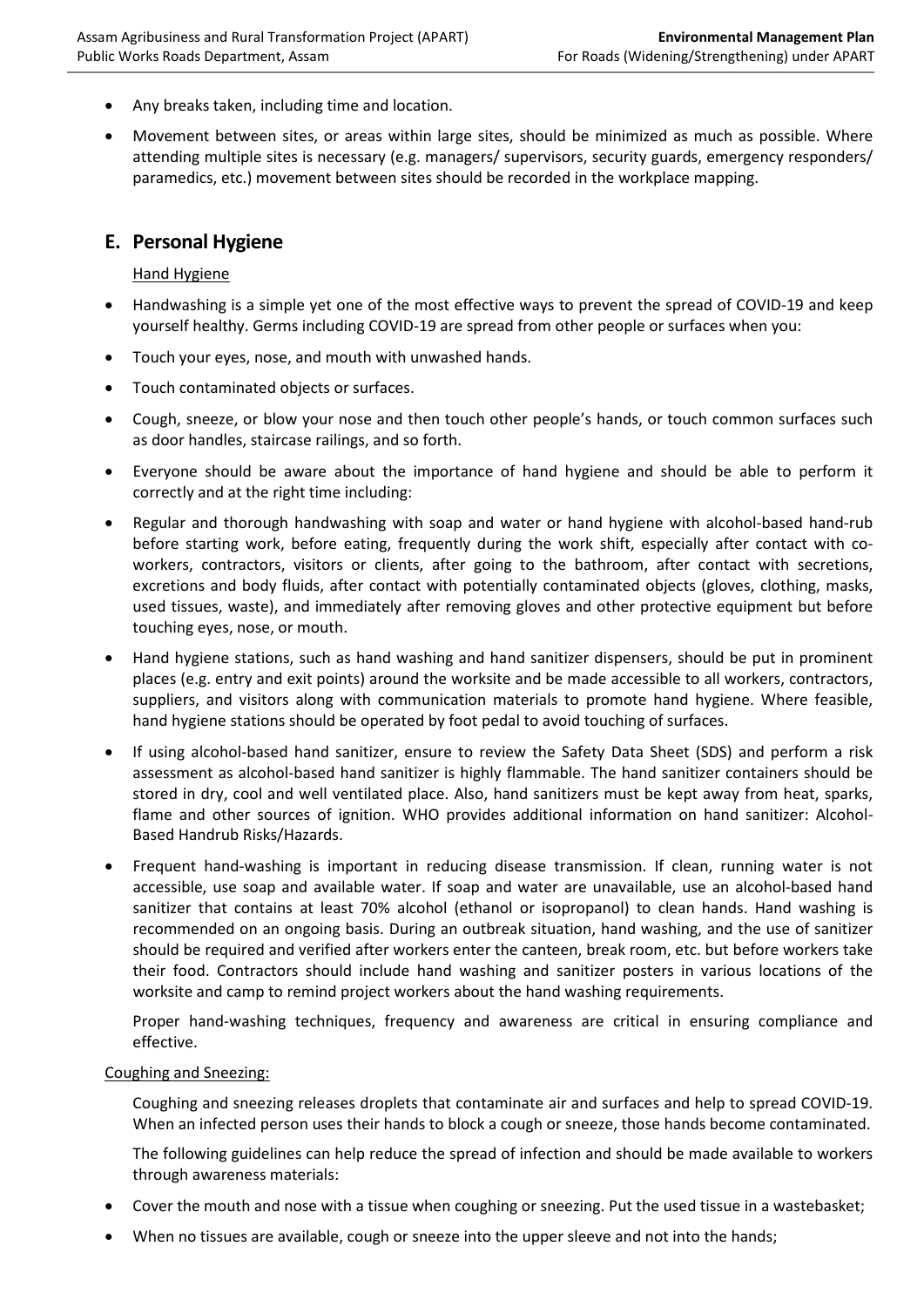- Clean hands after coughing or sneezing by hand-washing. If soap and water are not available, use a hand sanitizing gel; and
- If feeling unwell, seek medical care immediately.

The Contractors should implement respiratory etiquette policies that should include:

- Promote respiratory etiquette by all people at the workplace. Ensure that paper tissues are available at the workplace, for those who develop a runny nose or cough at work, along with bins with lids for hygienic disposal.
- Prohibit spitting in public.
- If a worker is sick, they should not come to work. If a member of staff or a worker feels unwell while at work, provide a face mask and ensure they return home safely.

Communications and awareness about respiratory etiquette are essential in application and compliance.

## **F. Face Masks**

Current information on COVID-19 transmission and infection have shown that a significant portion of individuals infected with COVID-19 lack symptoms ("asymptomatic") and even those who eventually develop symptoms ("pre-symptomatic") can transmit the virus to others before showing symptoms. This means that the virus can spread between people interacting in close proximity (speaking, coughing, sneezing) even if those people are not exhibiting symptoms. By wearing face masks workers may prevent or slow the spread of the virus at the place of work.

A "face mask" is any well-secured fabric, cloth, fabric or paper mask that covers one's nose and mouth. Disposable face masks can be well-designed disposable medical masks while reusable masks can be the do-it-yourself (DIY) cloth masks that can be made from household items such bandanas, pillow sheets or cotton t-shirts, provided they cover the nose and mouth. The purpose of face masks is to prevent the wearer from releasing respiratory droplets into the environment, which is the main source of how COVID-19 is spread. If everyone wears a face mask then this will prevent or slow the spread of COVID-19. WHO has provided an interim guidance on the use of face masks for the general public. WHO Interim Guidance: [Advice on the use of masks in the context of COVID-19.](https://www.who.int/publications/i/item/advice-on-the-use-of-masks-in-the-community-during-home-care-and-in-healthcare-settings-in-the-context-of-the-novel-coronavirus-(2019-ncov)-outbreak)

It should be noted that face masks (cloth, fabric or medical masks) are public health measures and not considered personal protection equipment (PPE). As a result, the use of face masks does not require the Contractors to follow the requirements of the respiratory protection program including health assessments, training and fit testing for workers in the workplace.

### When to Use Face Masks

Contractors should follow national or local authority guidance on the use of face masks. Face masks should be worn by workers especially when physical distancing cannot be maintained or achieved, and when in communal/ shared spaces. It is prudent for the Contractors to develop a face mask policy in line with the national/ local public health requirements.

Workers who showed mild symptoms such as coughing, high body temperature (fever) should wear face masks until they are placed in isolation or until it is determined that their symptoms are not caused by COVID-19 infection.

#### Disposable and Reusable Face Masks

If using disposable face masks such as medical or surgical masks, the masks should be replaced when they become moist, wet, soiled, or at the end of each day. The disposable face masks that are used at worksites should be disposed as general waste. For disposable masks that are used in a medical/health clinic or worn by infected workers, the masks must be disposed in a biohazard bag and treated as biohazard waste.

Cloth or fabric face masks can be washed and reused. It is recommended to wash reusable face masks daily if use for a significant period during the day. Workers should be provided with two (2) face masks, at a minimum, to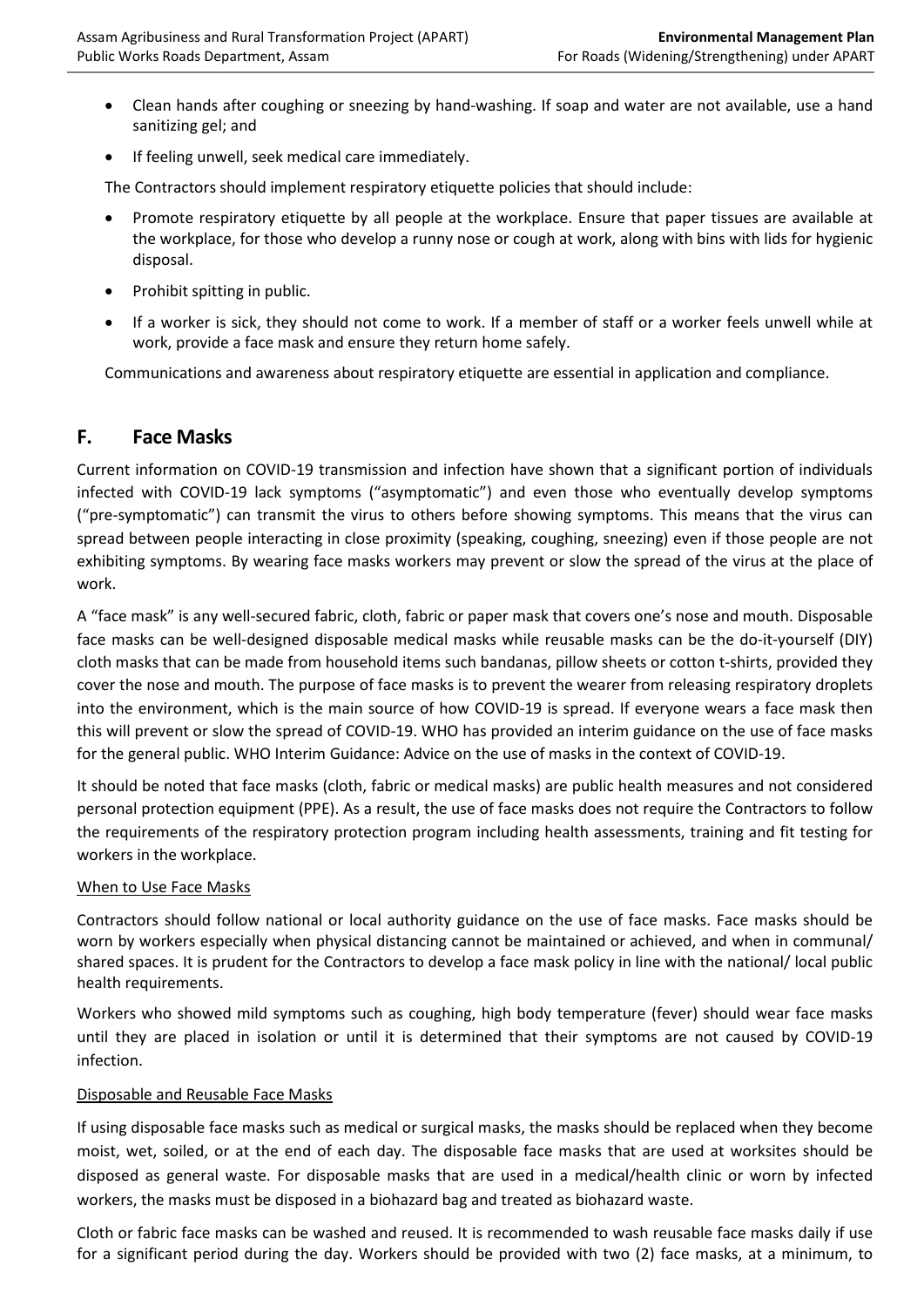rotate when possible. Washing can be by hand or machine wash (use warm or hot water) using normal household laundry detergent and/or bleach, and wear them again only once they are completely dry (use high heat for dryer if available). It is also recommended that clean face masks be stored in plastic bags to avoid contamination.

It is critically important to understand that the use of face masks is one of many important preventive measures including physical distancing, handwashing, personal hygiene, stay home and report when unwell, etc. and not as a substitute for other prevention measures.

It is imperative to use face masks properly to ensure effectiveness and to prevent contamination. Every worker must be able to:

- Properly put on and remove a face mask;
- Inspect face masks for tears, defects, uncleanliness, etc.;
- Know when to replace disposable face masks;
- Wash and reuse cloth/fabric masks on daily basis; and
- Understand the use and limitation of face masks (e.g. The Dos and Don'ts of Face Masks).

## **G. Cleaning and Disinfection of Surfaces**

Current evidence suggests that COVID-19 virus can remain viable for hours to days on surfaces made from a variety of materials. Cleaning of surfaces followed by disinfection is a best practice measure for prevention of COVID-19 in the workplace, camps and community settings.

Cleaning and disinfecting are two different processes:

- Cleaning means physically removing the germs, dirt and organic matter from surfaces. A detergent is a surfactant that is designed to break up oil and grease with the use of water. Anything labelled as a detergent will work.
- Disinfecting means using chemicals to inactivate (i.e. kill) the germs (COVID-19) on surfaces. It's important to clean before disinfecting because organic matter and dirt can reduce the ability of disinfectants to kill COVID-19. The following disinfectants are suitable for use on hard surfaces (WHO Guidance - [Cleaning and](https://www.who.int/publications/i/item/cleaning-and-disinfection-of-environmental-surfaces-inthe-context-of-covid-19)  [disinfection of environmental surfaces in the context of COVID-19\)](https://www.who.int/publications/i/item/cleaning-and-disinfection-of-environmental-surfaces-inthe-context-of-covid-19):
	- o Alcohol with a concentration of 70%-90% (e.g. ethanol, isopropyl alcohol); or
	- $\circ$  Chlorine-based products (e.g., hypochlorite) at 0.1% (1000 ppm) for general environmental disinfection or 0.5% (5000 ppm) for blood and body fluids large spills in healthcare settings.

A combination of cleaning and disinfection will be most effective in removing the COVID-19 virus. Cleaning reduces the soil load on the surface, allowing the disinfectant to work and kill the COVID-19 virus. Disinfectant may not kill the virus if the surface has not been cleaned with a detergent first. Contact time of a minimum of 1 minute is recommended for these disinfectants or as recommended by the manufacturers.

Cleaning with detergent and water is usually sufficient. Once clean, surfaces can be disinfected. When and how often the worksites should be disinfected will depend on the likelihood of contaminated material being present. The Contractors should prioritize cleaning and disinfecting surfaces that workers often touch or handle.

Construction work inevitably requires regular touching of objects and surfaces. This means that usual cleaning schedules on construction sites will need to be increased.

- Frequently touched surfaces on a construction site, including any plant, equipment, lifts, hoists, handrails and doors, should be cleaned regularly using appropriate detergent solutions. Once cleaned, they should ideally also be disinfected regularly using appropriate disinfectant solutions.
- Personal items and items used for work such as hand tools, glasses and phones should be frequently cleansed and ideally disinfected (e.g. using isopropyl alcohol wipes).
- Site amenities, including lunch/ break room, site offices, communal areas, change rooms, toilets, showers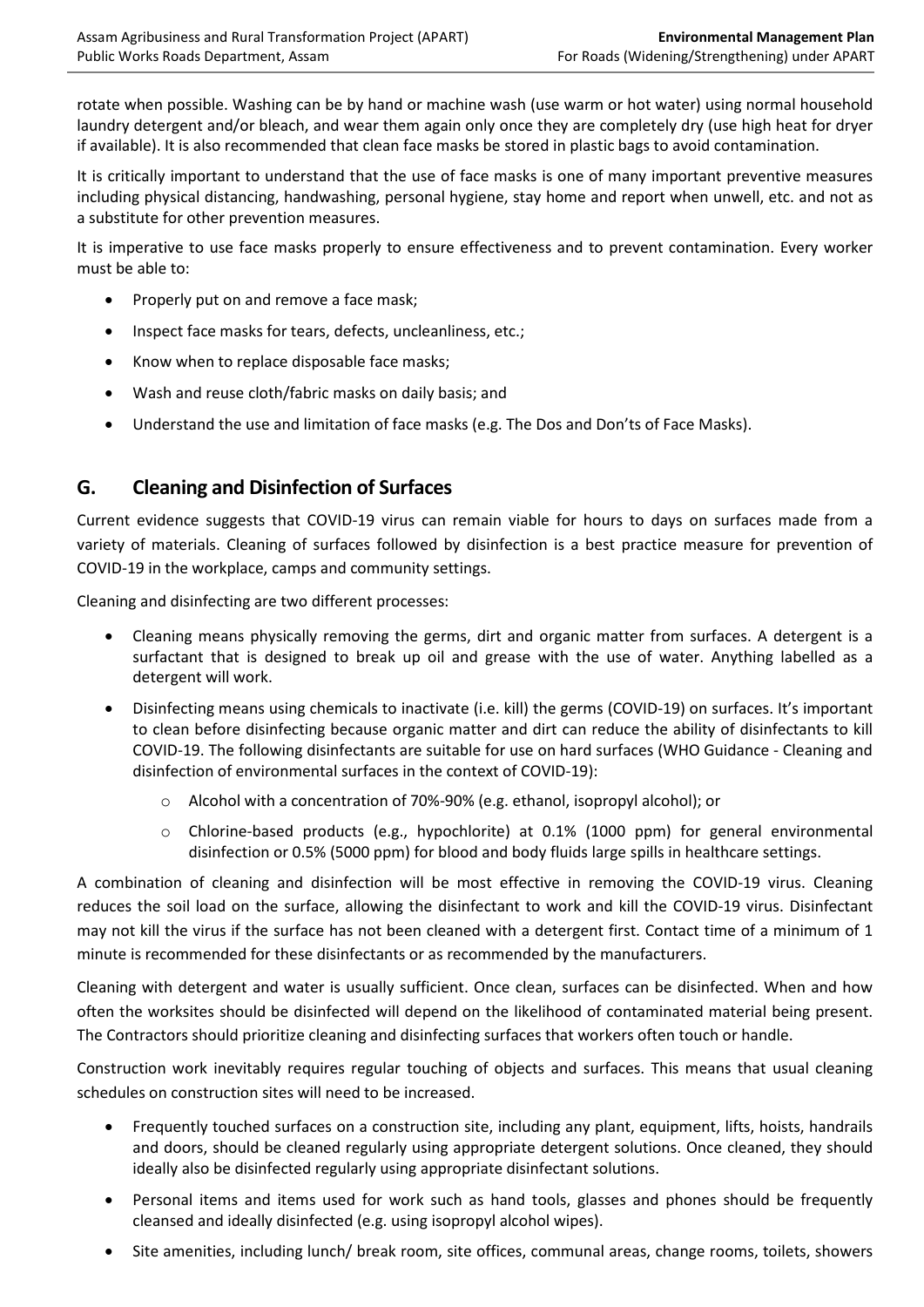and drink fountains should be cleaned industrially and the frequency of this cleaning should increase.

• Camps and accommodations including canteen, ablutions, communal areas, etc. should be cleaned and disinfected on a daily basis.

Also consider reducing the number of touch points for workers. For example, leaving access doors open, where appropriate.

Workers should be provided with cleaning agents and trained to clean and disinfect plant or equipment immediately after use. Workers should each be provided with their own equipment if possible.

#### Routine Cleaning and Disinfection

Use the following steps to clean and disinfect surfaces:

- 1. Wear heavy rubber/latex reusable gloves when cleaning. Reusable gloves should only be used for COVID-19 related cleaning and should not be used for other purposes or shared between workers. Wash reusable gloves with detergent and water after use and leave to dry. Clean hands immediately after removing gloves using soap and water or hand sanitiser.
- 2. Thoroughly clean surfaces using detergent and water. Always clean from the cleanest surfaces to the dirtiest surfaces. This stops the transfer of germs to cleaner surfaces and allows you to physically remove and dispose of the largest possible amount of germs.
- 3. Prepare and use disinfectants per manufacturer's guideline. Apply disinfectant to surfaces using disposable paper towel or a disposable cloth. If non-disposable cloths are used, ensure they are laundered and dried before reusing.
- 4. Allow the disinfectant to remain on the surface for the period of time required to kill the virus (contact time) as specified by the manufacturer. Minimum contact time of 1 minute is recommended for most disinfectants.

PPE requirements for routine cleaning/ disinfecting

PPE to use when diluting and using disinfectants includes:

- o Rubber gloves, elbow-length if available, and
- o Eye protection (safety glasses (not prescription glasses)), safety goggles or face shields.

Cleaning of materials and PPE:

- Reusable cloths and covers should be washed in a regular cycle wash using the warmest possible setting with normal washing detergent. Avoid shaking out the items before placing in the washing machine.
- Wash your hands thoroughly with soap and water for at least 20 seconds after removing gloves.
- Regularly wash the hamper in which used PPE is stored while it is waiting to be laundered. If the hamper is not washable, use a disposable lining, and replace regularly.
- Reusable, non-washable PPE such as eye protection, should be wiped clean with a detergent solution first, then wiped over with a disinfectant, and left to air dry. Smearing or residues might result, and this can be cleaned off by using more detergent solution and rinsing clean only after the disinfectant has dried.

Cleaning and Disinfection for Suspected or Confirmed COVID-19 Infections

If a worker, contractor, supplier, client, or visitor at the worksite is suspected or confirmed to have COVID-19 infection, a thorough cleaning and disinfecting of all areas of suspected contamination will be required.

Clean and disinfect all areas (for example, offices, accommodation, bathrooms and common areas) that were used by the suspected or confirmed case of COVID-19. Close off the affected areas before cleaning and disinfection. Open outside doors and windows if possible to increase air circulation and then commence cleaning and disinfection.

• Clean and disinfect hard surfaces using either: a physical clean using detergent and water followed by a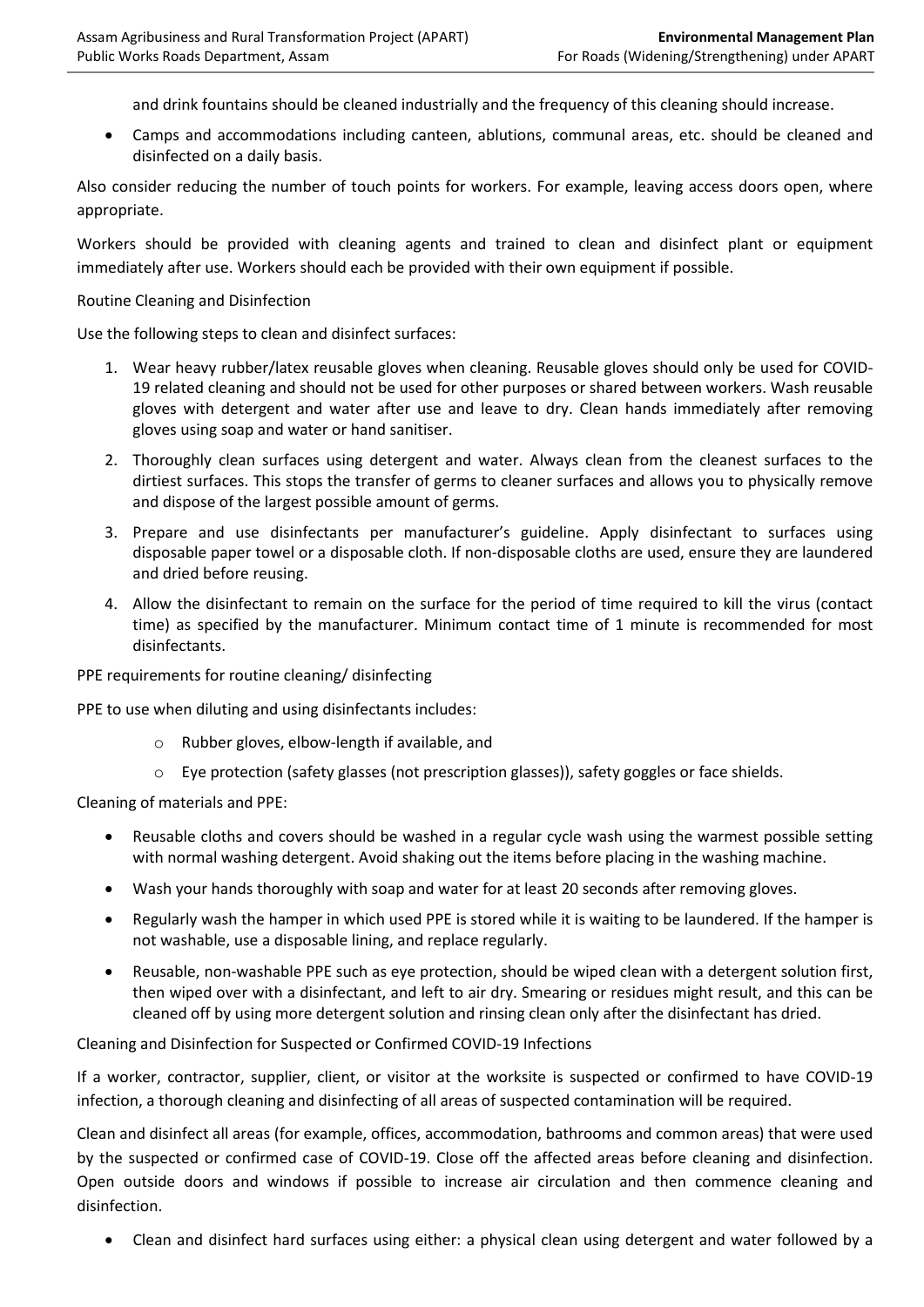clean with 1,000 ppm bleach solution (2-step clean), for example, household bleach or hospital-grade bleach solutions. Bleach solutions should be made fresh daily; or

• A physical clean using a combined detergent and 1,000 ppm bleach solution (2-in-1 clean) made up daily from a concentrated solution. 2-in-1 clean and disinfect retail products such as Uline 2-in-1, Clorox Multipurpose Disinfectant/ Cleaner.

Once cleaning and disinfection is complete, place disposable cloths, PPE and covers in a waste bag, place it inside another rubbish bag (double-bagging) and dispose of the bag as general waste.

There is no need to close down an entire worksite, while cleaning and disinfection takes place, particularly if the person infected, or suspected to be infected, has only visited parts of the worksite. However the cleaning and disinfection must occur before any workers return to the affected areas.

Workers cleaning an area of suspected contamination need to be equipped with appropriate Personal Protective Equipment (PPE). This includes disposable rubber, latex or nitrile gloves and safety eyewear to protect against chemical splashes. If there is visible contamination with respiratory secretions or other body fluids in the area, the cleaning staff should also wear a disposable apron. If the person with suspected COVID-19 is in the area to be cleaned (e.g. accommodation room), put on a disposable filtering facepiece respirator (e.g. N95 mask) and ask the person to step outside if possible.

Clean your hands using soap and water for at least 20 seconds, or where this is not possible, hand sanitiser of with at least 60% alcohol as the active ingredient before putting on and after removing PPE.

Cleaning equipment including mop heads and cloths should be laundered using hot water and completely dried before re-use. Cleaning equipment such as buckets should be emptied and cleaned with a new batch of disinfectant and allowed to dry completely before re-use.

#### Laundry

Enhanced laundry cleaning and disinfecting includes:

- Steam clean carpets, curtains, and other soft furnishings where possible;
- Scrub walls and mop floors;
- Immediately collect contaminated sheets, blankets, and pillows from the IP's bed and adjacent beds. All bedding should be transported in plastic biohazard bags. The number of workers handling the bedding should be minimized;
- Do not fluff linens and bedding as this can release pathogens;
- Launder all collected materials at high temperature (71°C or 160°F for a minimum of 25 minutes);
- If wash water cannot reach the recommended temperature, add bleach (or similar disinfectant) to the wash;
- Launder visibly soiled sheets and blankets twice;
- Launder contaminated pillows unless they have an impermeable plastic cover; in which case, disinfect them with a diluted household bleach solution of 1:10; and
- Discard heavily soiled sheets, blankets, and pillows in biohazard bags for disposal as biohazardous waste.

Disinfection involving Spraying/ Fogging

- In indoor workplaces, routine application of disinfectants to environmental surfaces via spraying or fogging is generally not recommended because it is ineffective at removing contaminants outside of direct spray zones and can cause eye, respiratory, and skin irritation and other toxic effects.
- In outdoor workplaces, there is currently insufficient evidence to support recommendations for large-scale spraying or fumigation.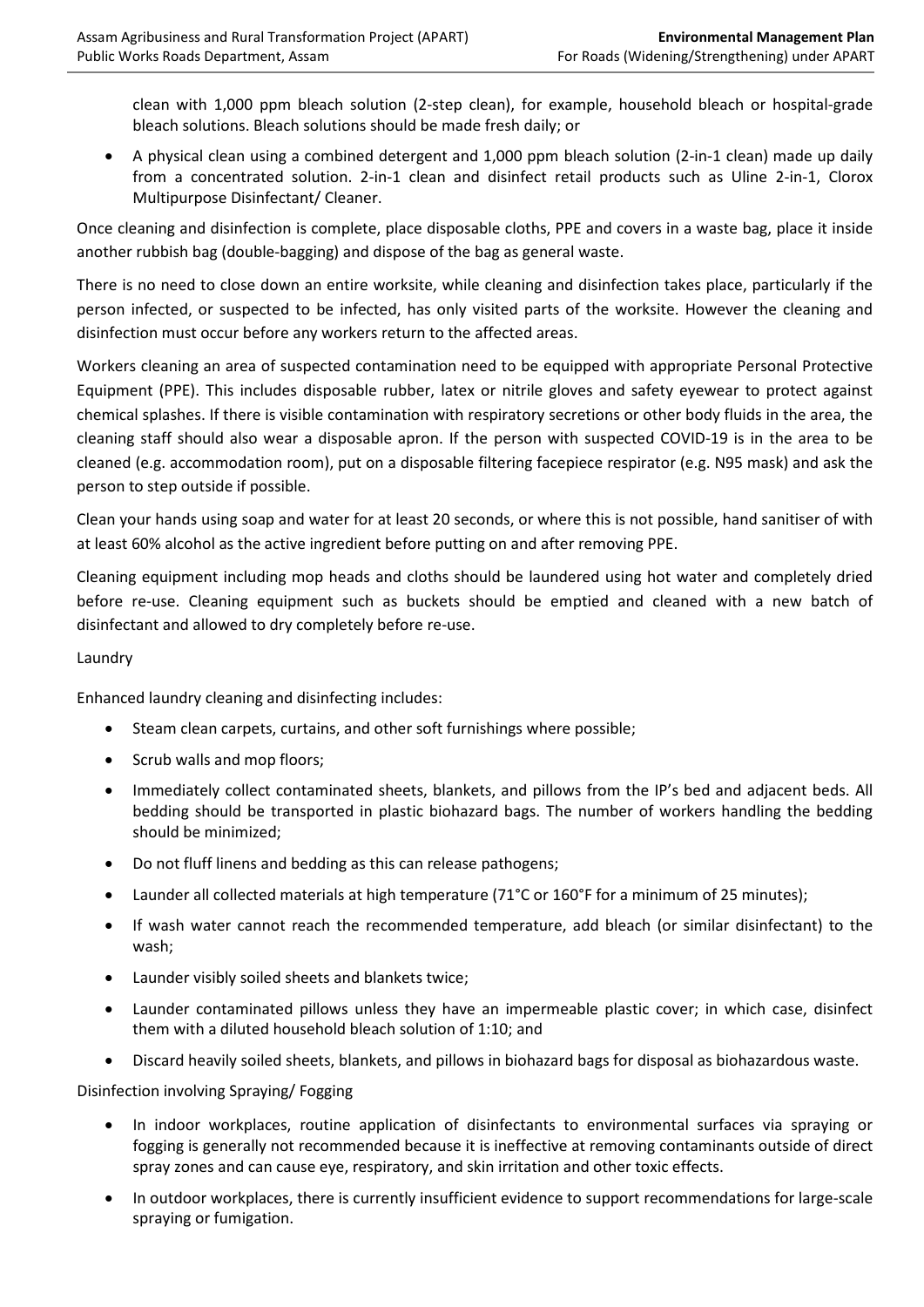• Spraying of workers with disinfectants (such as in a tunnel, cabinet, or chamber) is not recommended under any circumstances.

### **H. Site Facilities**

Ablution/ Toilet Facilities

- Restrict the number of people using toilet facilities at any one time (e.g. use a welfare attendant) and use signage, such as floor markings, to ensure 1 meter distance is maintained between people when queuing.
- Wash or sanitize hands before and after using the facilities.
- Enhance the cleaning regimes for toilet facilities, particularly door handles, locks and the toilet flush.
- Portable toilets should be avoided wherever possible, but where in use these should be cleaned and emptied more frequently.
- Provide suitable and sufficient rubbish bins for hand towels with regular removal and disposal.
- WHO provided interim guidance on the management of sanitation for ablution facilities: WHO Guidance [Water, sanitation, hygiene, and waste management for the COVID-19 virus.](https://www.who.int/publications/i/item/water-sanitation-hygiene-and-waste-management-for-the-covid-19-virus-interim-guidance)

#### Rest Areas

Where possible, workers should be encouraged to bring their own food. They should also be required to stay on site once they have entered it and avoid eating at local food stalls, shops and restaurants.

Where there are no practical alternatives, worksite canteen may remain open to provide food to staff with appropriate adjustments for social distancing. Canteen should provide a takeaway service providing pre-prepared and wrapped food only.

Recommendations:

- Consider increasing the number or size of facilities available on site if possible.
- The capacity of each canteen or rest area should be clearly identified at the entry to each facility, and where necessary attendants provided to supervise compliance with social distancing measures.
- Break times should be staggered to reduce congestion and contact at all times.
- Drinking water should be provided with enhanced cleaning measures of the tap mechanism introduced.
- Frequently clean surfaces that are touched regularly, using standard cleaning and disinfectant products e.g. kettles, refrigerators, microwaves, etc.
- Hand cleaning facilities or hand sanitizer should be available at the entrance to any room where people eat and should be used by workers when entering and leaving the area.
- A distance of 1 meter should be maintained between users, wherever possible.
- All rubbish should be put straight in the bin and not left for someone else to clear up.
- Tables and chairs should be cleaned between each use.
- Crockery, eating utensils, cups etc. should not be used unless they are disposable or are washed and dried between each usage.
- Payments should be taken by contactless card wherever possible.
- Canteen staff should wash their hands often with soap and water for at least 20 seconds before and after handling food.
- Canteen staff and workers may use rest areas if they apply the same social distancing measures.
- Consider arrangements for monitoring compliance.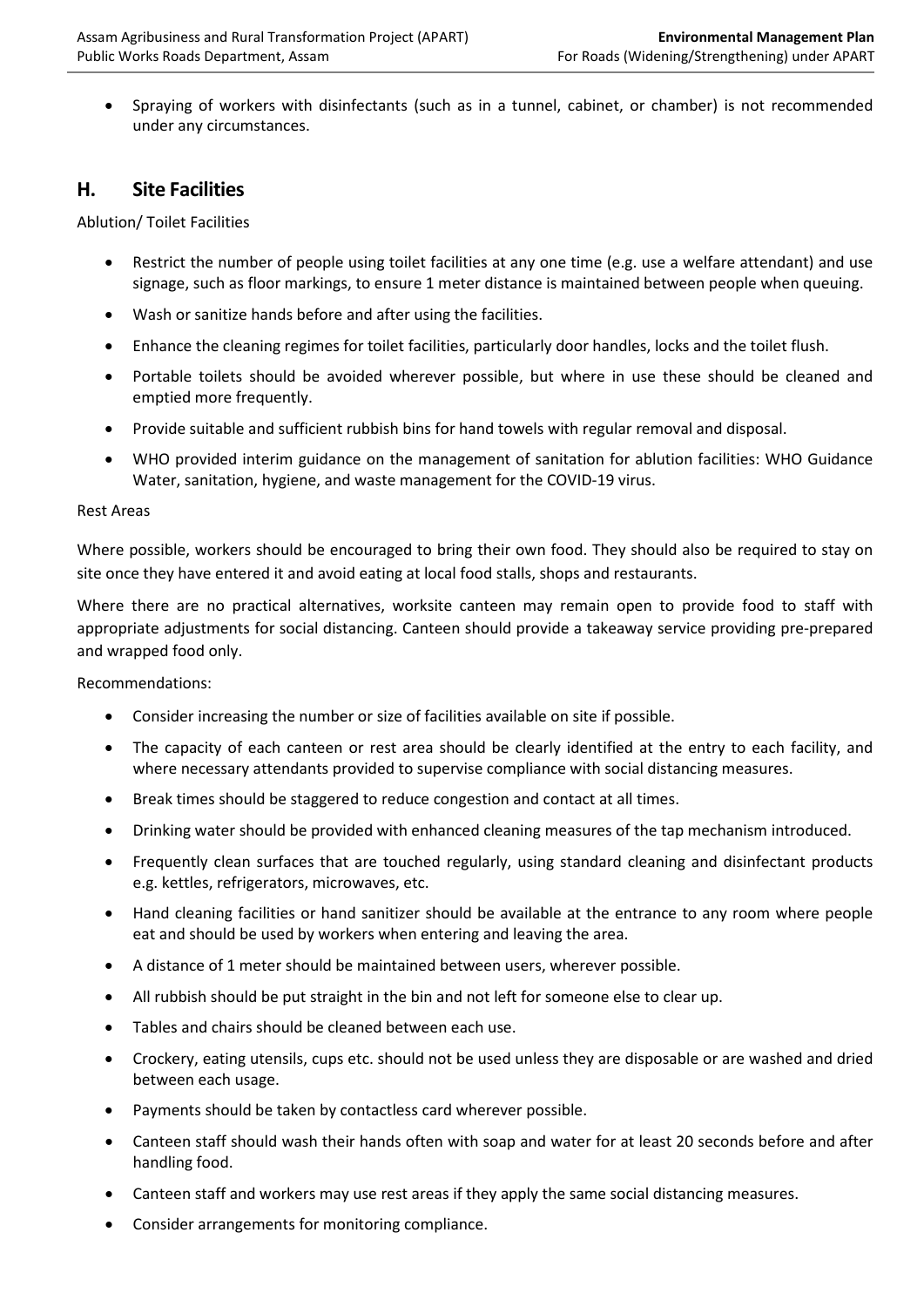Changing Facilities, Showers and Drying Rooms

- Shower facilities should be shut down during the pandemic.
- For changing facilities, determine how many people can use it at any one time to maintain a distance of 1 meter.
- Restrict the number of people using these facilities at any one time e.g. use a welfare attendant.
- Introduce staggered start and finish times to reduce congestion and contact at all times.
- Introduce enhanced cleaning/disinfection of all facilities throughout the day and at the end of each day.
- Provide suitable and sufficient rubbish bins in these areas with regular removal and disposal.

#### Camp and Onsite Accommodations

The Contractors should ensure camp or onsite accommodations align with the IFC's [Workers' Accommodation:](https://www.ifc.org/wps/wcm/connect/topics_ext_content/ifc_external_corporate_site/sustainability-at-ifc/publications/publications_gpn_workersaccommodation)  [Processes and Standards.](https://www.ifc.org/wps/wcm/connect/topics_ext_content/ifc_external_corporate_site/sustainability-at-ifc/publications/publications_gpn_workersaccommodation) The following are measures that should be taken to respond to the pandemic:

- Specify the requirement for physical distancing (1 meter distance, no handshaking, no touching, etc.).
- Close communal areas (e.g. gymnasiums, lounges).
- Implement rosters for eating and showering at staggered intervals to reduce crowding.
- Implement compulsory hand washing/hand sanitizing moments using an alcohol-based hand sanitizer or soap and water for 20 seconds.
- Ask workers to report immediately if they feel unwell and undertake temperature checks for each worker at the beginning and end of each workday.
- Quarantine for incoming expatriate workers and all residents of an accommodation block/ work group if one case of Covid-19 is suspected (until testing can rule it out).
- Keep work teams from different camps separate to reduce transmission risk.
- Identify risks from workers returning to site from visits to high transmission locations and implement robust risk assessment procedures.
- Maintain attendance registers of staff in the camp and visitors from the security

checkpoint for at least three months to trace possible infection sources.

- Spread workers out over the available accommodation, for example meeting the EBRD/IFC GIIP standards of 4.5m2 sleeping space per worker.
- Where necessary, secure alternative housing provision for worker accommodated outside accommodation camps to minimize interactions with local communities.
- Procedures for creation of isolation and quarantine areas at the camp/ onsite accommodation.
- If laundry services are provided, clothing's, bed sheets, blankets, and pillows, towels, etc. should be considered potential contaminated and treated as such, i.e. cleaning and laundry personnel should be provided with proper PPE (N95 masks or equivalent, gloves and eye protection).
- Clean and disinfect bunks, beds, and lockers on daily basis during the pandemic.
- Do not vacuum carpets or buff floors, which can potentially recirculate the infective agent.

A Camp Accommodation checklist is provided in **Annex 1.**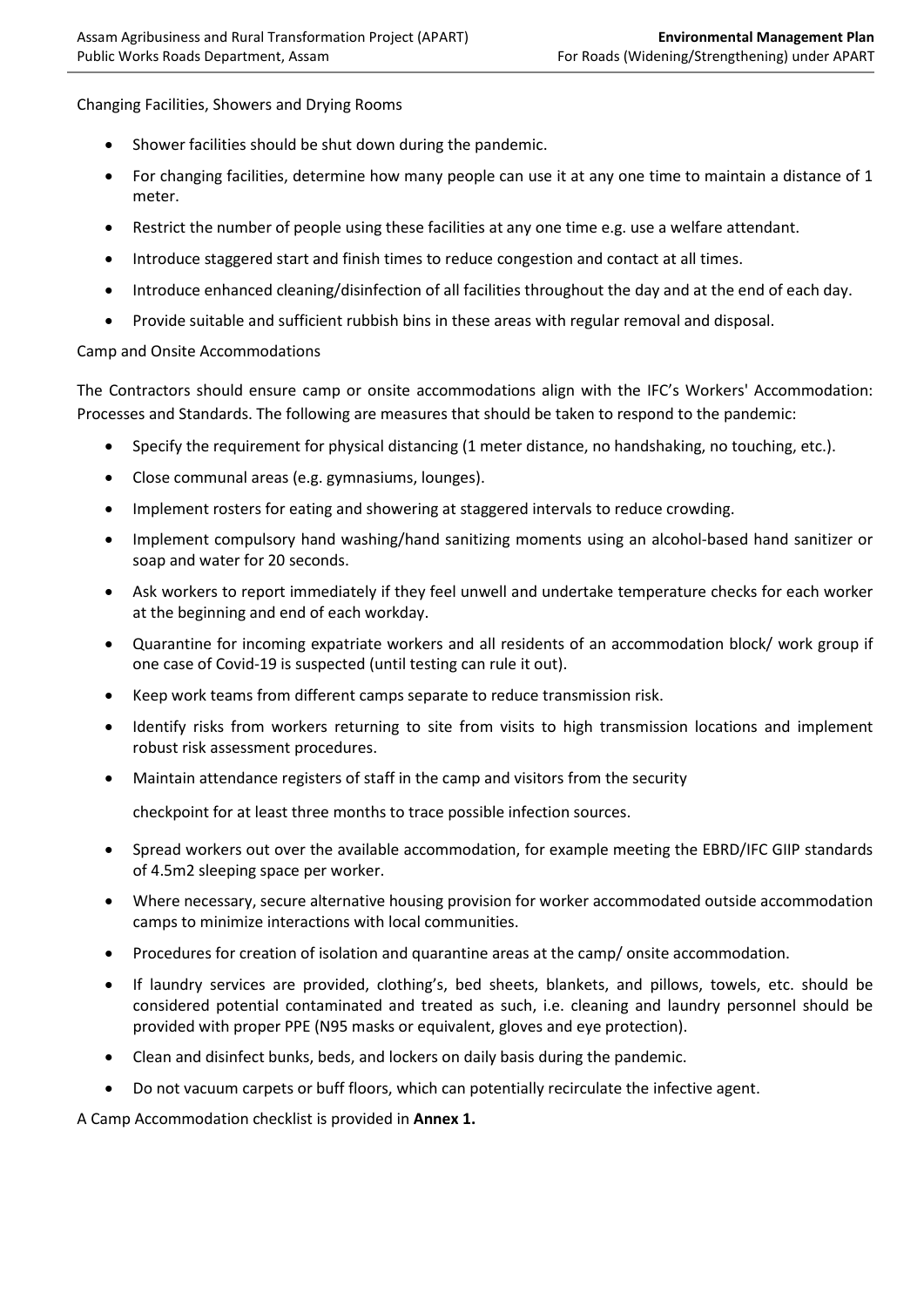## **I. Inbound and Outbound of Goods and Deliveries**

Minimize the inbound and outbound of delivery goods should be practiced to ensure minimal contacts between project workers, suppliers, outsiders and community members. The following practices should be considered for deliveries:

- Consider procedures to reduce frequency of deliveries, for example by ordering larger quantities less often or limited to essential deliveries/ suppliers.
- Revise pick-up and drop-off collection points, procedures, signage and markings, preferably to outdoor spaces and not in confined areas with limited ventilation.
- Minimize unnecessary contact at gatehouse security, yard and warehouse. For example, non-contact deliveries where the nature of the delivery allows for use of electronic pre-booking.
- Encourage drivers to stay in their vehicles where this does not compromise their safety and existing safe work practice, such as preventing drive-away.
- Where possible and safe, having a one worker load or unload vehicles.
- Where possible, using the same pairs of people for loads where more than one is needed.
- Enable drivers to access to designate welfare facilities when required but not the same shared facilities for project workers to minimize contacts.

## **J. Personal Protective Equipment (PPE)**

While engineering and administrative controls are considered more effective in minimizing exposure to COVID-19, PPE may also be needed to prevent certain exposures. While correctly using PPE can help prevent some exposures, it should not take the place of other prevention strategies (e.g. face masks/coverings, physical distancing, handwashing, coughing & sneezing etiquette).

The Contractors are obligated to provide the workers with PPE needed to keep them safe while performing their jobs. The types of PPE required during a COVID-19 outbreak will be based on the risk of being infected with SARS-CoV-2 while working and job tasks that may lead to exposure.

For general workers in construction work, additional PPE specific to COVID-19 prevention is not recommended but rather to apply preventive measures such as physical distancing, cloth/ fabric face masks, personal hygiene, etc., which are more effective. Construction workers should continue to use required PPE (gloves, safety glasses, hard hats, etc.), if any, that they would ordinarily use for other job tasks.

During an outbreak of COVID-19, recommendations for PPE specific to occupations or job tasks will be based on risk assessments for the workers. PPE considerations and selections should include:

- Selected based upon the hazard to the worker.
- Properly fitted and periodically refitted, as applicable (e.g., respirators).
- Consistently and properly worn when required.
- Regularly inspected, maintained, and replaced, as necessary.
- Properly removed, cleaned, and stored or disposed of, as applicable, to avoid contamination of self, others, or the environment.

Reviewing work methods to reduce use of PPE, in case supplies become scarce or the PPE is needed for healthcare or workers who that work directly with infected patients (e.g. N95 masks).

#### Reusable and Disposable PPE

Reusable PPE and cloth face masks/ coverings should be washed in a regular cycle wash using the warmest possible setting with normal washing detergent. Avoid shaking out the items before placing in the washing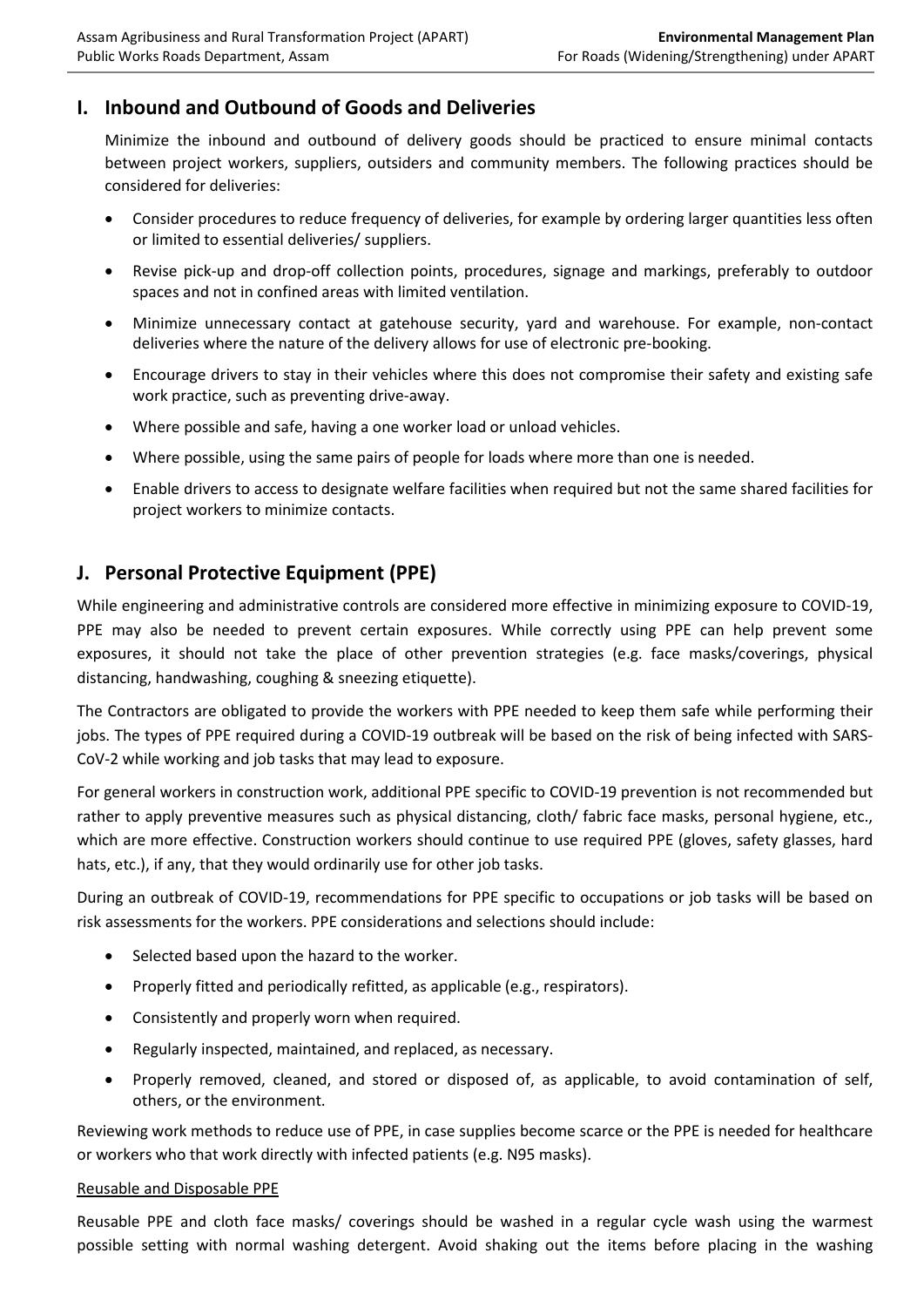#### machine.

Reusable, non-washable PPE such as eye protection or face shield, should be wiped clean with a detergent solution, then wiped over with a disinfectant, and left to air dry.

Disposable PPE such as N95 respirators, nitrile/ latex gloves and suits/ aprons used in healthcare settings (e.g. site medical clinic) should be disposed in a biohazard bag or container. Biohazard waste will be managed in accordance to local regulations.

#### Disposal of COVID-19 related waste

Waste generated from COVID-19 preventive measures such as cleaning/ disinfecting materials, disposable face masks, etc. are not considered biohazard waste but general waste, which can be disposed as normal waste. For COVID-19 related waste, the waste should be in double bag, stored in a secure covered shed for at least 72 hours and disposed as municipal waste.

Where there is a suspected or confirmed COVID-19 case at the worksite, the disposable face masks worn and any other waste generated by the suspected/ infected worker should be treated and disposed as biohazard waste.

## **K. Biohazardous and Medical Waste Management**

Biohazardous and medical wastes are contaminated with blood or other infectious materials. The infectious materials pose a risk of spreading disease in humans, animals and the environment. It should be noted that the SAR-CoV-2 virus that causes COVID-19 infection has been found in body fluids such as blood, respiratory (saliva, sputum, droplets, etc.), semen and feces. See Section 3.8 Site Facilities on the sanitation of worksite and camp ablution facilities.

Contractors should be aware that any waste produced during the care of COVID-19 suspected or confirmed infected workers in the medical clinic should be treated as biohazard waste, and collected in designated biohazard containers or bags, treated and disposed by following relevant requirements (e.g., local authority, WHO). Treatment of biohazard waste is typically by autoclaving or incineration. Where autoclaving and/or incineration equipment not available within the project, the Contractors should engage with external service provider, local hospital, or health clinic to ensure biohazard waste is properly disposed.

Biohazardous waste should be reduced and segregated, so that only the smallest amount of waste is autoclaved or incinerated. Considerations of biohazard waste disposal should include:

- Handle biohazardous waste correctly for it is a potential source of further infection;
- Treat all potentially contaminated wastes generated by a suspected or confirmed COVID-19 worker as biohazardous waste unless they have been cleaned, disinfected, or laundered and can be reused;
- Store biohazardous waste in plastic bags clearly labeled Biohazardous Waste;
- Make sure sharps cannot penetrate the plastic bag;
- Double-bag or box biohazardous waste bags before transport; and
- Make sure biohazardous labels are always visible.

Considerations of biohazardous waste management, particularly in tropical climate should include:

- All biohazardous waste containers should be stored in an area/ room/ building separate from nonhazardous materials;
- Appropriate for their contents, their quantities, and the frequency of their collection;
- Unless the waste is stored in a refrigerated room, no more than 48 hours in the cool months and 24 hours in the hot months;
- The storage area floor should be impermeable, have a good drainage system, and be easy to clean and disinfect;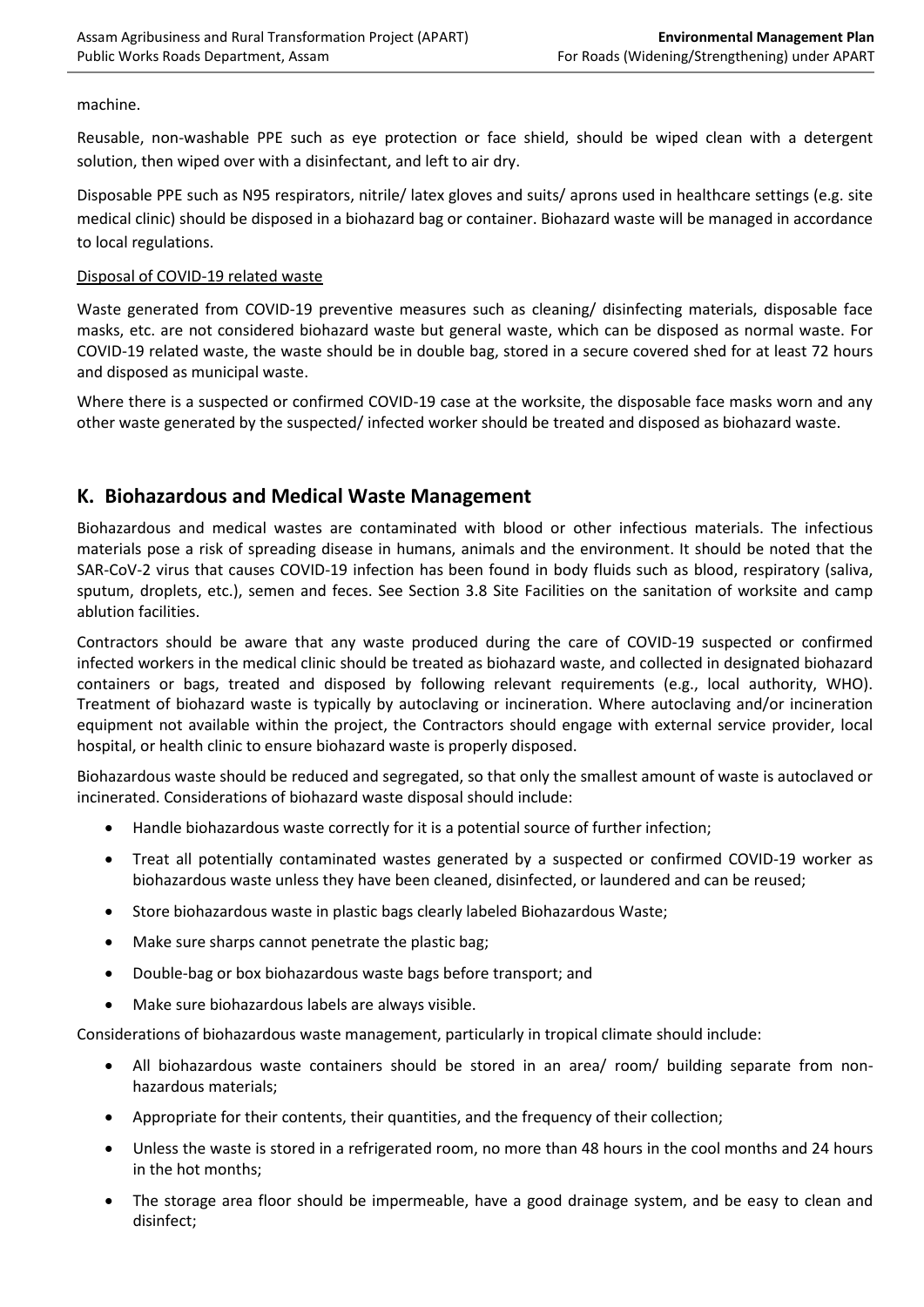- A water supply, cleaning equipment, PPE, waste bags and containers should be available and easily accessible;
- It should offer easy access to staff and waste-collection vehicles;
- It should be well-guarded to prevent unauthorized access;
- Animals, insects, and birds should not be able to get in;
- It should offer protection from the Sun;
- It should host good lighting and some ventilation; and
- It should not be located near food stores or food preparation areas.

Workers who handle biohazardous waste should wear appropriate PPE including:

- Rubber boots;
- Long-sleeved gown;
- Heavy-duty rubber gloves or disposable nitrile, vinyl or latex (double gloves)
- N95 or equivalent disposable respirators;
- Goggles or a face shield; and
- Perform hand hygiene after handling biohazardous waste.

If biohazardous waste treatment is performed externally by third-party provider, the Contractors should review and understand where and how it will be treated and disposed.

### **1.3 Management of Covid-19 Outbreak**

### **A. Contractor Medical Service Obligations**

Given the limited scope of the project medical facilities and service capabilities, the Contractors should ensure that external healthcare network (public and private medical facilities) is available to test and to treat suspected/ infected workers if there is an outbreak or when illness escalates. Preparation for this includes:

- Obtaining information as to the resources and capacity of local medical services (e.g. COVID-19 testing capability, number of beds, availability of trained staff and essential supplies).
- Conducting preliminary discussions with specific medical facilities, to agree what should be done in the event of ill workers needing to be referred.
- Considering ways in which the project may be able to support local medical services in preparing for members of the community becoming ill, recognizing that the elderly or those with pre-existing medical conditions require additional support to access appropriate treatment if they become ill.
- Clarifying the way in which an ill worker will be transported to the medical facility, and checking availability of such transportation. If Contractors are responsible for transporting a potentially ill worker to medical facility, both driver and passenger are to be given disposable masks and gloves. The passenger is to sit in the backseat, and the driver is to open and close the doors for them.
- Establishing an agreed protocol for communications with local emergency/ medical services.
- Agreeing with the local medical services/ specific medical facilities the scope of services to be provided, the procedure for in-take of patients and (where relevant) any costs or payments that may be involved.
- A protocol should also be prepared so that project management knows what to do in the unfortunate event that a worker ill with COVID-19 dies. While normal project procedures will continue to apply, COVID-19 may raise other issues because of the infectious nature of the disease. The PIU/PMU and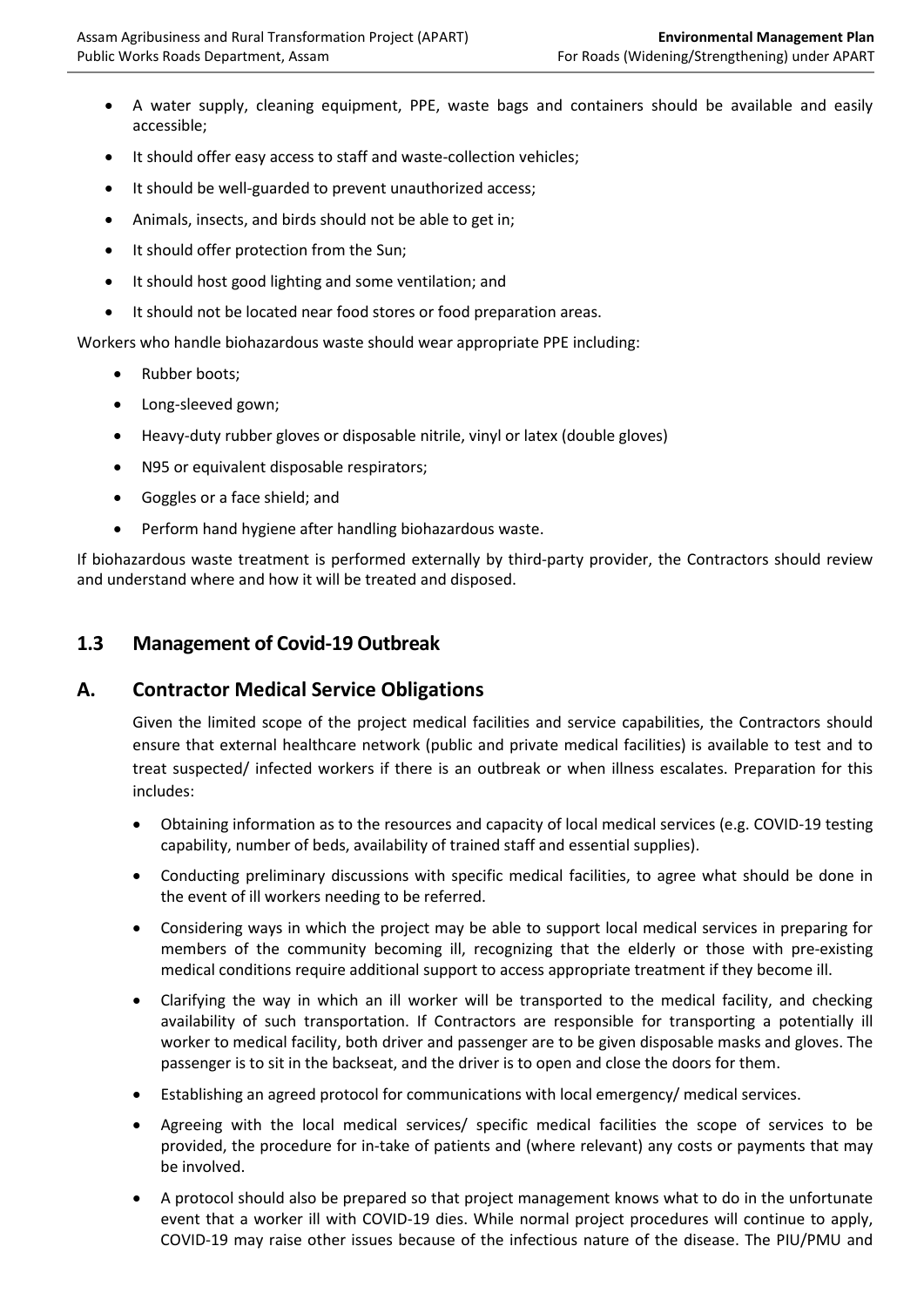Contractors should liaise with the relevant local authorities to coordinate what should be done, including any reporting or other requirements under national law.

## **B. Testing for ovid-19**

It is recommended that Contractors, in consultation with PIU/PMU, to follow national/ local authorities on testing requirements for workers returning to work or workers who are ill while working onsite. The Contractors should ensure that their external medical facilities are capable of providing for both viral (PCR) and antibody testing capabilities.

## **C. Daily Health Screening**

The Contractors should provide daily health screenings to workers entering the worksite to ensure that workers are fit for work, identify any sick/ ill workers and to prevent an outbreak within the project. **Annex 2** provides an example of COVID-19 Daily Health Screening Protocol.

### **D. Incident Management & Reporting**

Due the nature of COVID-19 pandemic where an outbreak can escalate in a short period within the project, all workers confirmed with COVID-19 as defined by local health authority or by WHO case definition (WHO Interim Guidance: [Global surveillance for COVID-19 caused by human infection with](https://www.who.int/publications/i/item/global-surveillance-for-covid-19-caused-by-human-infection-with-covid-19-virus-interim-guidance)  [COVID-19 virus: interim guidance\)](https://www.who.int/publications/i/item/global-surveillance-for-covid-19-caused-by-human-infection-with-covid-19-virus-interim-guidance) should be classified as an OHS incident and applied the same rigor in accordance to the Project's incident management and reporting procedures. All COVID-19 cases should be investigated to determine how the infection/ transmission occurred, the potential of outbreak spreading within the Project and/or local communities, and if corrective actions are required to prevent further outbreaks.

#### Contractor COVID-19 Incident Management Requirements

For COVID-19 incident response and reporting, the Contractors should incorporate the following incident management procedures to ensure that COVID-19 cases are identified, managed and reported to the project management (PIU/PMU).

Step 1: Identify and confirm COVID-19 infection cases.

- Suspected COVID-19 infection: Isolate the worker until viral (PCR) testing can confirm if the worker is infected or not. COVID-19 viral testing should follow local authority guidance. Where testing is not available but the worker has COVID-19 symptoms, the worker should be quarantined for 14 days and assumed to be infected.
- Confirmed COVID-19 infection: If testing confirmed the worker is infected with COVID-19, the worker health and wellbeing should be first priority; immediate care should be provided to the worker to ensure proper care, treatment and recovery.
- The Contractors should identify the infected worker's close contacts at worksite, communal areas, and shared equipment that are potentially contaminated; co-workers identified as close contacts should be quarantined and tested (if testing is available); implement Cleaning and Disinfection for Suspected/ Confirmed COVID-19 Infections – see Section 3.7.

Step 2: Classify COVID-19 cases for notification purposes.

- Minor: The infected worker has minor symptoms (fever, headache, muscle ache, dry coughing, etc.) but does not require hospitalization. Or infected worker has no symptoms (asymptomatic) but tested positive of COVID-19. The infected worker is isolated or quarantined at home, camp, or designated location.
- Serious: The infected worker requires hospitalization for care and treatment.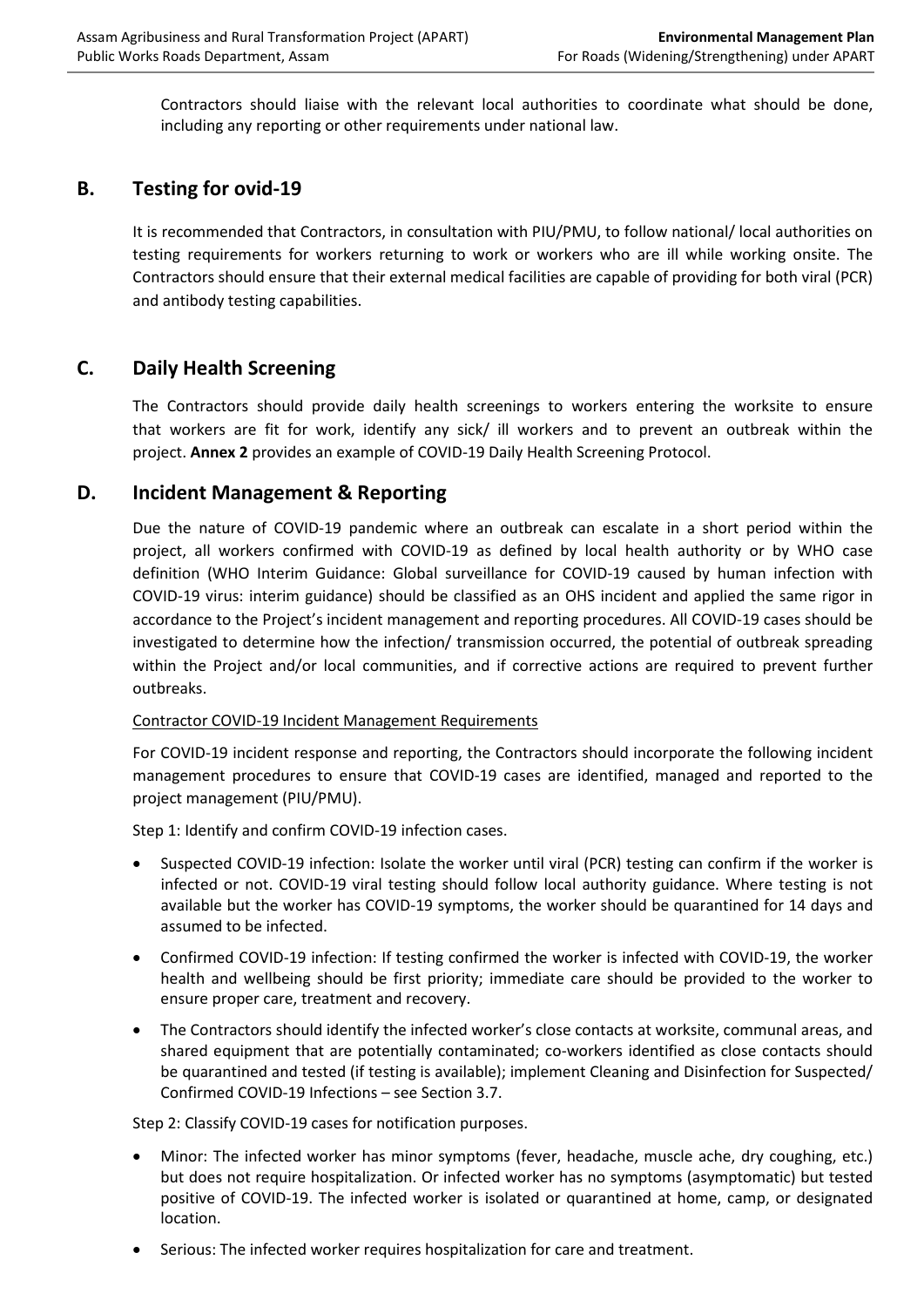• Severe: The infected worker requires to be put on a ventilator, has irreversible health effects (e.g. lung damage) or has died from COVID-19.

Note: Classifying COVID-19 cases will likely take time as escalation of COVID-19 symptoms will take days from initial symptoms to hospitalization to ventilator, irreversible health effects etc. Contractors should work closely with the medical provider/ hospital to be updated on the health conditions of the worker and classified each case accordingly.

Step 3: Notification based on COVID-19 Case Severity.

- Contractors are responsible to notify the PIU/PMU of COVID-19 cases based on the following:
	- o 'Minor' and 'Serious' COVID-19 cases will be reported on weekly incident report and documented; and
	- o 'Serious' COVID-19 case will be reported within 24 hours after the incident is classified and be documented.
- Contractors should also report fitness to work weekly logs (based on the COVID-19 Daily Health Screening) of their workers to the PIU/PMU to keep a surveillance on the health status of the project workforce.

Step 4: Investigate to determine the cause/ source of COVID-19 infections.

The Contractors should investigate to determine how the worker became infected with focus on current preventive measures to determine effectiveness and potential gaps within the COVID-19 protocols.

Step 5: Corrective And Preventive Action (CAPA).

- Where gaps or dificiencies are identified in the Contractor's COVID-19 protocols, the Contractors will implement CAPA(s) to close the gaps/ deficiencies and prevent future infections.
- The Contractors should include the status of CAPAs in weekly reporting to the PIU/PMU.

PIU/PMU COVID-19 Case Reporting Requirements

- PIU/PMU should notify the World Bank staff of COVID-19 cases based on the following:
	- $\circ$  'Severe' COVID-19 cases should be reported within 48 hours after receipt of the information from the Contractors; and
	- o 'Minor' and 'Serious' COVID-19 cases should be reported on a weekly basis and be documented.
- CAPA status should be included in the weekly report until the CAPA is closed.
- PIU/PMU should also notify confirmed COVID-19 cases to appropriate local governmental authorities (e.g. health department) where required.

### **E. COVID-19 Outbreak EPP Drills**

Outbreak exercise drills are invaluable for site readiness and the Contractors should conduct an exercise drill (desktop or field scenarios) as part of the site readiness. The exercise drill schedule (desktop and field scenarios) should be incorporated into Contractor's annual drill schedule defined in the project EPP. An example of COVID-19 outbreak drill exercise is provided in **Annex 3.**

### **F. COVID-19 information Resources**

Information on COVID-19 must always be credible, trustworthy, and up to date. Ideally, any document containing medical, science-based, and epidemiologic and/or infection prevention and control messages should be reviewed by an individual with appropriate credentials or expertise. Information and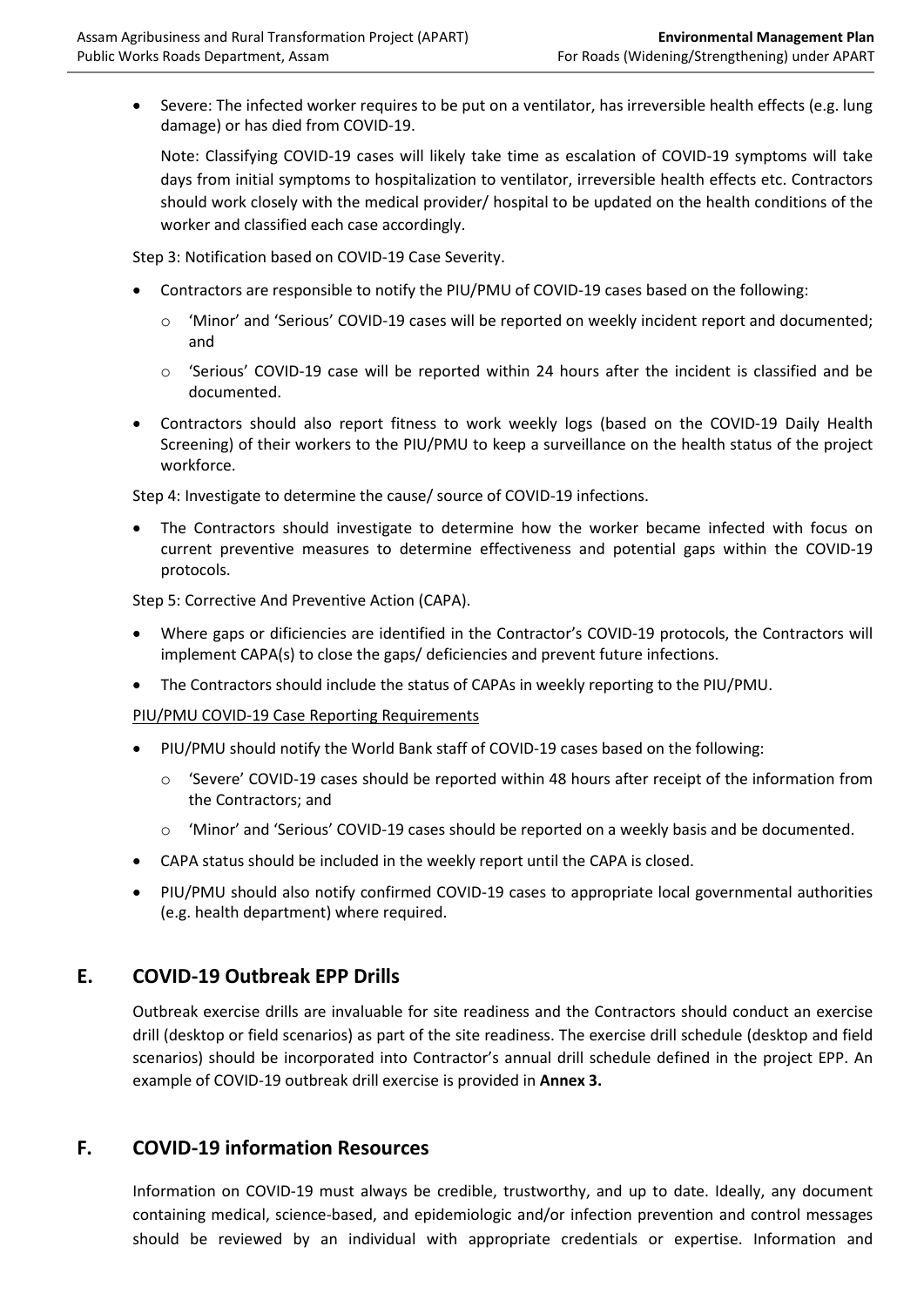recommendations will continue to evolve rapidly, and it is crucial to "get the science part right" in all communications.

Risk communication and education/ awareness on COVID-19 should include:

- Provide posters, videos, and electronic message boards to increase awareness of COVID-19 among workers and promote safe individual practices at the workplace, engage workers in providing feedback on the preventive measures and their effectiveness.
- Provide regular information about the risk of COVID-19 using official sources, such as government agencies and WHO, and emphasize the effectiveness of adopting protective measures and counteracting rumours and misinformation.
- Special attention should be given to reaching out to and engaging vulnerable and marginalized groups of workers, such as those in the informal economy and migrant workers, domestic workers, subcontracted and self-employed workers, and those working under digital labour platforms.
- Training and communication materials should be supplied in multilingual versions to support the Project's language and literacy needs (e.g. English, Hindu and local dialects).

The Contractors should ensure sources of COVID-19 health information and guidance are credible. WHO should be the first resource to use when seeking information, guidance and recommendations.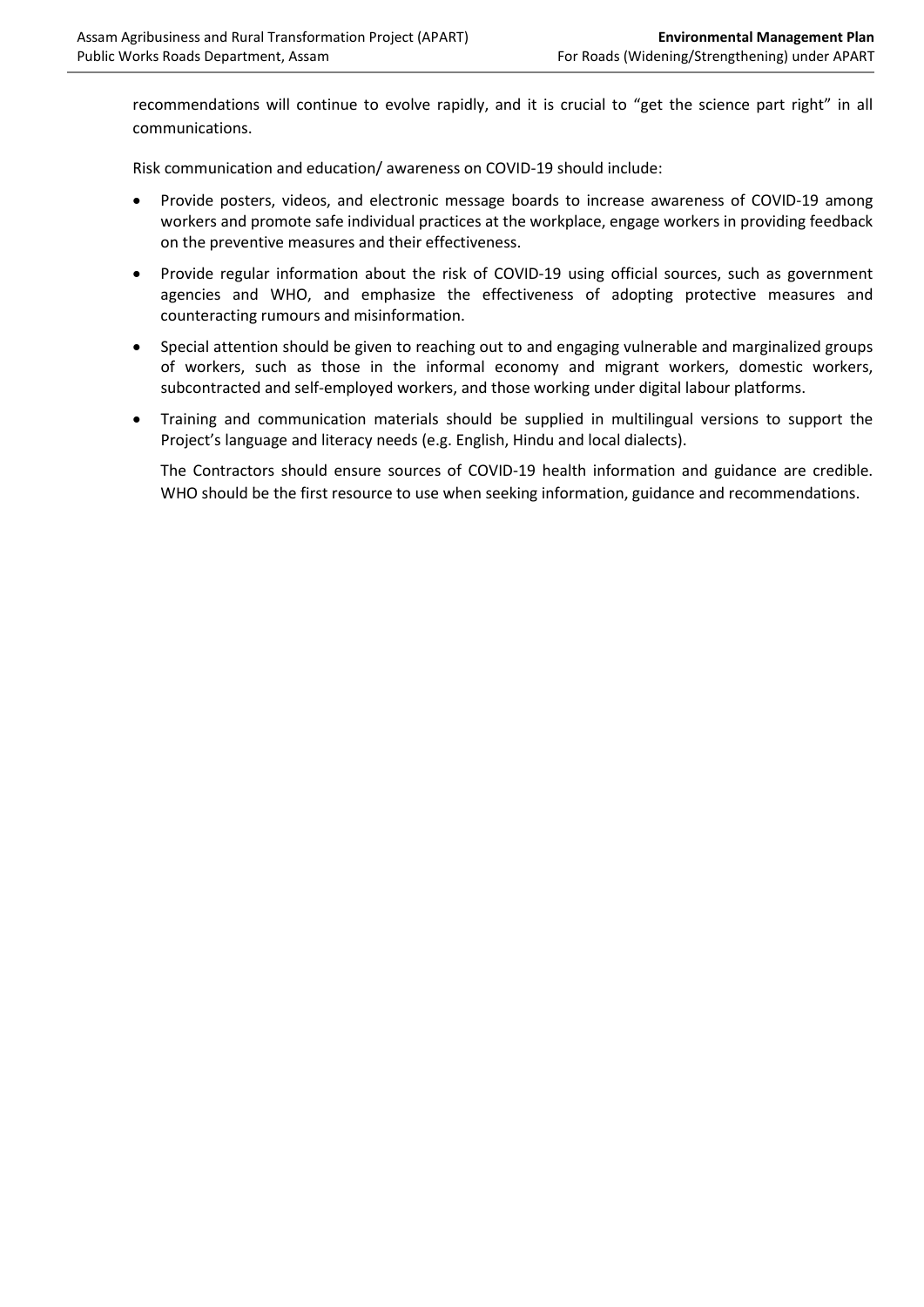## **ANNEX 1: CAMP ACCOMODATION PREVENTIVE MEASURES CHECKLIST**

This checklist will assist the Contractors to ensure measures that should be taken to respond to the pandemic.

| <b>Camp and Onsite Accommodation Checklist</b>                                                                                                                              |        |
|-----------------------------------------------------------------------------------------------------------------------------------------------------------------------------|--------|
| Immediate Behavioural-change                                                                                                                                                |        |
| Specify the requirement for social distancing (2-meter distance, no handshaking).                                                                                           | □      |
| Close communal areas (e.g. gymnasiums, lounges).                                                                                                                            |        |
| Implement rosters for eating and showering at staggered intervals to reduce crowding.                                                                                       |        |
| Clean surfaces and fittings that are visibly soiled or after any spillage as soon as possible<br>using a detergent, or a 2-in-1 detergent and disinfectant solution.        |        |
| Implement compulsory hand washing/hand sanitising moments using an alcohol-based<br>hand sanitizer or soap and water for 20 seconds.                                        |        |
| Implement compulsory wearing of face masks/coverings at all times outside of their room.                                                                                    | □      |
| Ask workers to report immediately if they feel unwell and undertake temperature checks for<br>each worker at the beginning and end of each workday.                         |        |
| <b>Site Access</b>                                                                                                                                                          |        |
| Quarantine for incoming expatriate workers and all residents of an accommodation block/<br>work group if one case of Covid-19 is suspected (until testing can rule it out). |        |
| Keep work teams from different camps/locations separate to reduce transmission risk.                                                                                        | □      |
| Identify risks from workers returning to site from visits to high transmission locations and<br>implement robust risk assessment procedures.                                |        |
| Maintain attendance registers of staff in the camp and visitors from the security checkpoint<br>for at least three months to trace possible infection sources.              |        |
| <b>Facilities Management</b>                                                                                                                                                |        |
| Spread staff out over the available accommodation, for example meeting the EBRD/IFC GIIP<br>standards of $4.5m2$ sleeping space per worker.                                 |        |
| Increase frequency of cleaning/ disinfecting of facilities and accommodation at the camp.                                                                                   | □      |
| Provide closed bins lined with bags (for discarding of tissues, cleaning materials, etc.).                                                                                  | □      |
| Provide additional personal protective equipment (PPE) where necessary (e.g. disposable<br>masks and gloves for cleaning staff, kitchen staff, and drivers).                |        |
| Provide adequate ventilation of all rooms and facilities.                                                                                                                   | $\Box$ |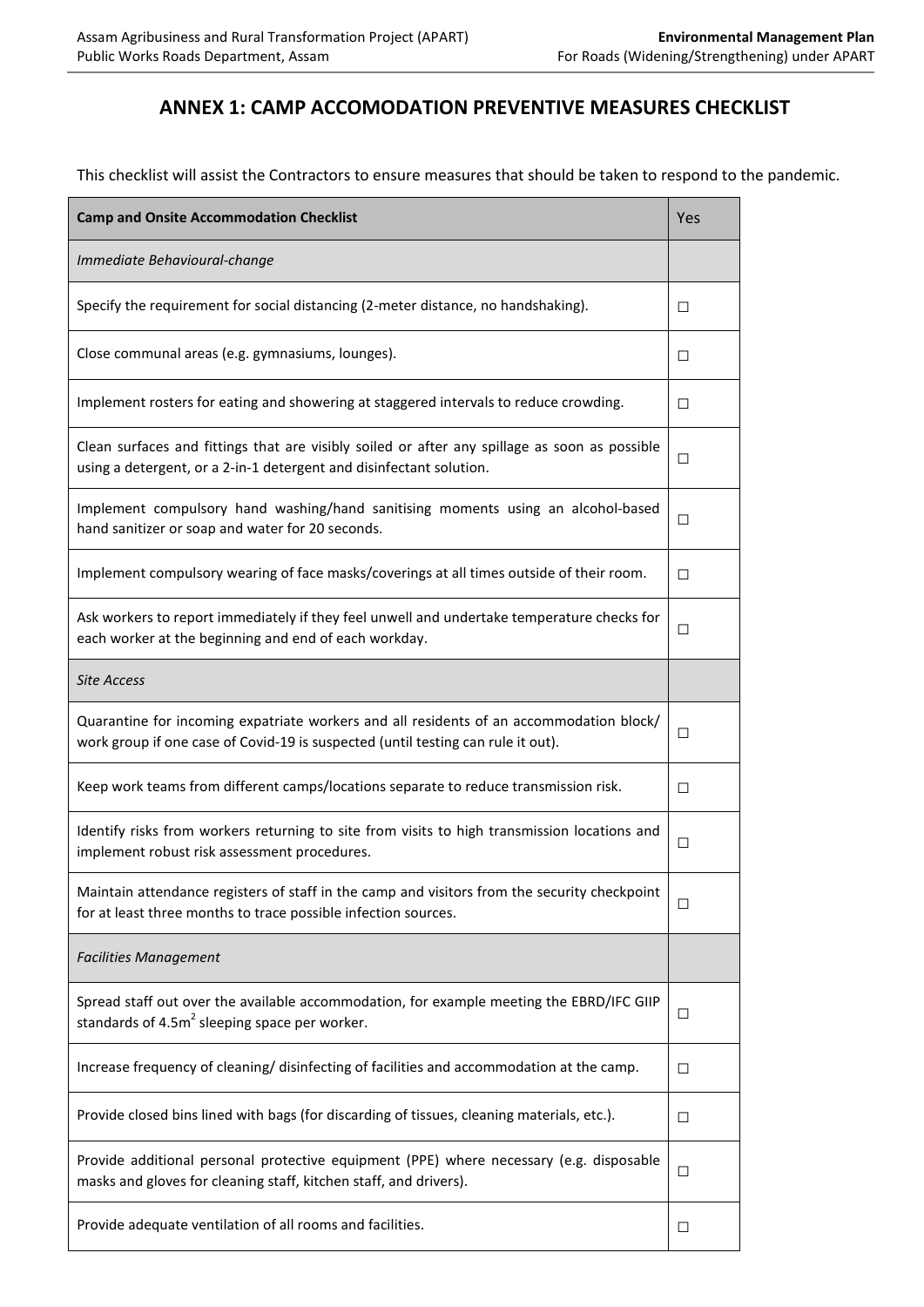| Where necessary, secure alternative housing provision for worker accommodated outside<br>accommodation camps to minimize interactions with communities.                                                                                                                                        |        |  |
|------------------------------------------------------------------------------------------------------------------------------------------------------------------------------------------------------------------------------------------------------------------------------------------------|--------|--|
| Provide separate accommodation where possible to vulnerable workers, with more<br>frequent cleaning and less social contact. If necessary, shielding (isolation for their own<br>protection) could be introduced.                                                                              |        |  |
| Procedures for creation of isolation and quarantine areas at the accommodation camp.                                                                                                                                                                                                           | $\Box$ |  |
| Assign dedicated workers at sites/accommodation camps to engage with outside visitors<br>(e.g. delivery people) in order to keep outside contact to a minimum, and provide these<br>workers with specialist training.                                                                          |        |  |
| Revise work programmes to focus on program-critical activities, minimizing                                                                                                                                                                                                                     | $\Box$ |  |
| unnecessary work, and change shift work to reduce the number of staff on site at one time.                                                                                                                                                                                                     |        |  |
| Cleaning and Disinfection                                                                                                                                                                                                                                                                      |        |  |
| If laundry services are provided, clothing's, bed sheets, blankets, and pillows, towels, etc.<br>should be considered potential contaminated and treated as such, i.e. cleaning and laundry<br>personnel should be provided with proper PPE (N95 or equivalent, gloves and eye<br>protection). | $\Box$ |  |
| Have all workers involved in cleaning and disinfection wear proper PPE including N95 or<br>equivalent, gloves and eye protection;                                                                                                                                                              |        |  |
| Immediately clean and disinfect contaminated surfaces which were exposed to the IP. Some<br>pathogens can remain viable for several days on surfaces such as floors, walls and<br>furnishings.                                                                                                 |        |  |
| Clean hard surfaces (railings, tables, chairs, counters, desktops, keyboards, telephones,<br>pens, pencils, exercise equipment, etc.) with soap and water using a disposable cloth, and<br>disinfectant bleach solution.                                                                       |        |  |
| Disinfect frequently-handled surfaces such as door handles, taps, and toilets at least twice<br>daily with disinfectant bleach solution.                                                                                                                                                       |        |  |
| Clean bunks, beds, and lockers with disinfectant.                                                                                                                                                                                                                                              | $\Box$ |  |
| Do not vacuum carpets or buff floors, which can potentially recirculate the virus. Steam<br>clean carpets if possible and wet mop floors only during pandemic.                                                                                                                                 | $\Box$ |  |
| After use, disinfect non-disposable mop heads, cleaning materials, PPE, etc. and throw away<br>disposable items as general waste (not considered biohazardous once they have been<br>disinfected - minimized biohazard waste).                                                                 | $\Box$ |  |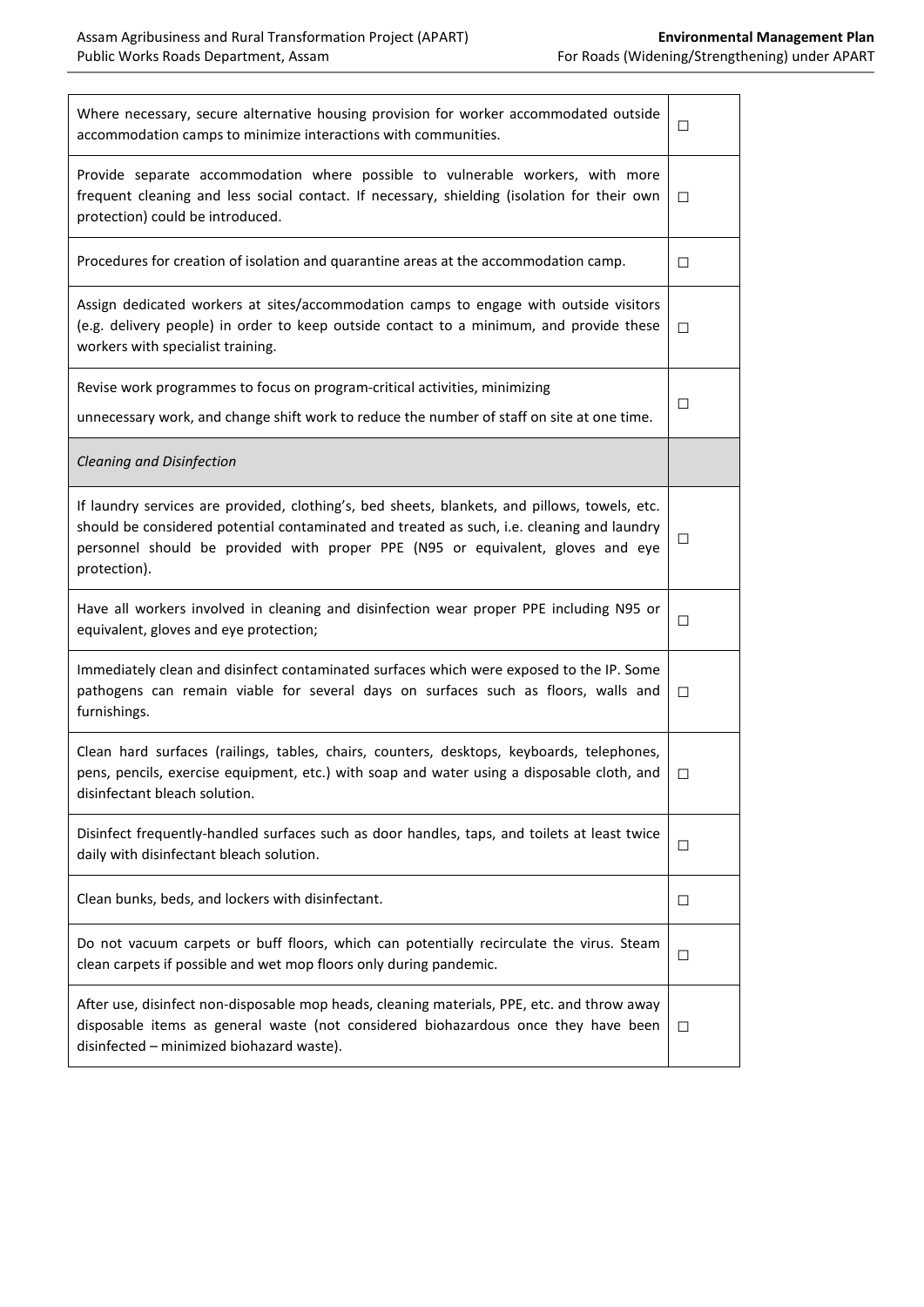## **Annex 2 - Daily Health Screening Protocol**

The Contractors should develop and implement a daily self-screening protocol for COVID-19. The intent of the Daily Self-Screening Protocol is to identify workers who may be infected from coming to work and potentially spreading infection at worksites. For workers living in Project camps, the daily self-screening protocol will ensure the ill/ symptomatic workers are identified and isolated to prevent further spread within the project sites.

The daily self-screening protocol should address:

- Workers who answered 'Yes' to any questions in the protocol should be urged to stay at home, selfisolate, contact medical services for consultation, and notify their supervisor/ managers as soon as it is practicable.
- Where local community transmission is high, and work continues, allow for a telemedicine consultation where available, or consider waiving the requirement for a medical note for workers who are sick so that they may stay home.
- All workers should be urged to perform the Daily Self-Screening Protocol and also to take their body temperature when required.

#### Visitors and Clients

The Contractors should limit visitors to business-critical work only and prohibit normal visitation until further notice. When business-critical, in-person visits must occur, such as to allow equipment or facilities to remain operational, they should be in accordance with the Project's pandemic preparedness and response plan including the application of COVID-19 Daily Self-Screening Protocol. The person responsible for hosting the visitor(s) will provide the self-screening protocol prior to the visit. It is highly recommended that Contractors/PIU should prohibit visitors/ clients who failed the Daily Self-Screening Protocol from visiting the project sites.

#### **Site Arrival Health Screening**

The Contractors should conduct COVID-19 screening questionnaires for everyone arriving at the work and camp sites. The purpose of the screening supports with identifying potential illness and confirm that new arrivals have not recently developed symptoms. The following questions will be asked as part of the health screening process:

- Do you feel like you are getting sick?
- Have you had a fever (38 degrees Celsius or 100.4 degrees Fahrenheit) or chills in the last 24-hours?
- Have you started having any of the following symptoms in the last 24-hours?
	- o Fever or chills
	- o Cough
	- o Shortness of breath or difficulty breathing
	- o Fatigue
	- o Muscle or body aches
	- o Headache
	- o New loss of taste or smell
	- o Sore throat
	- o Congestion or runny nose
	- o Nausea or vomiting

If the workers answer 'yes' to any of these questions, they should be directed (escorted) to the project medical facilities for further evaluation. They must not be permitted to go to the worksite or camp facilities at any time.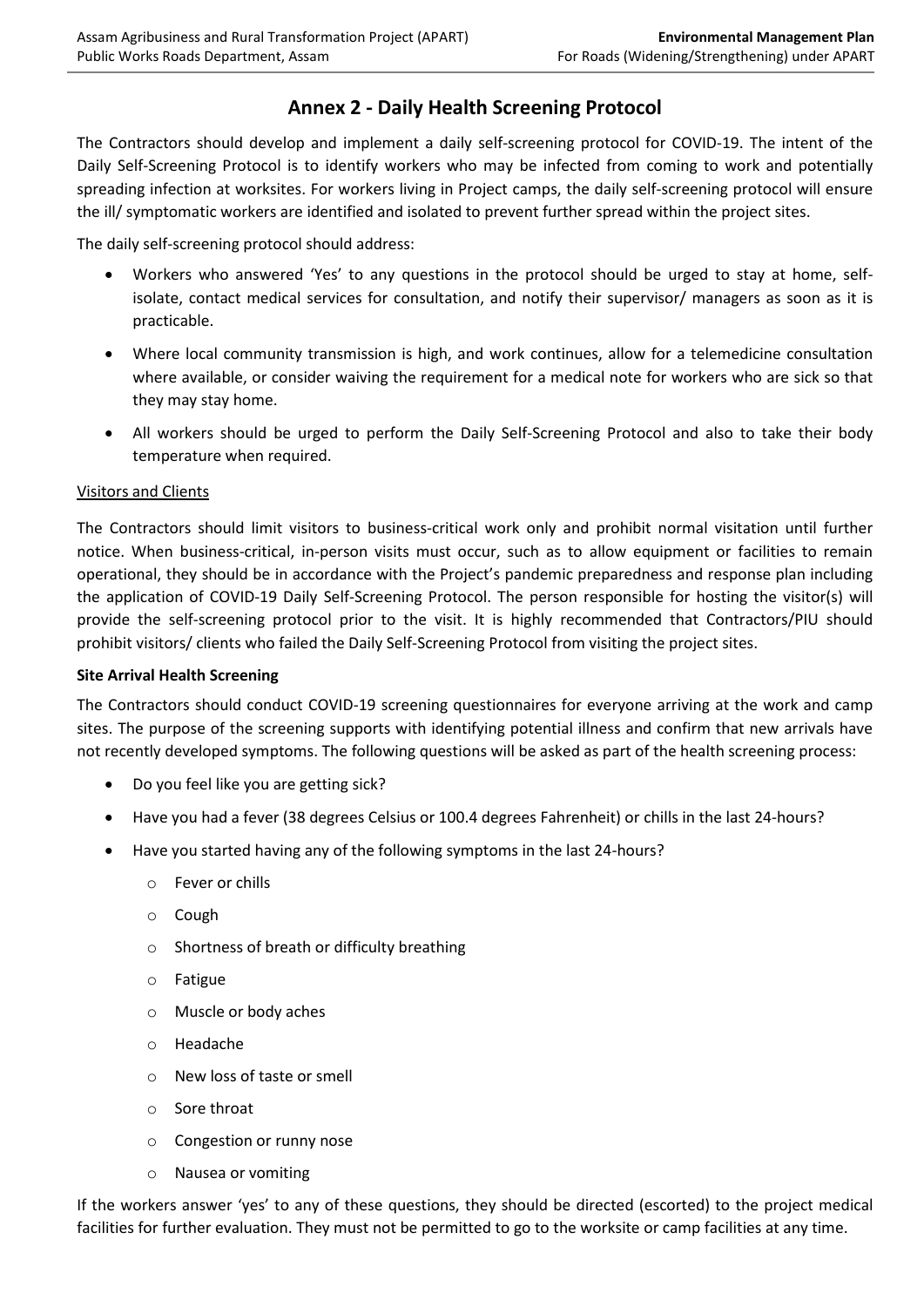If workers answer 'yes' to the following serious symptoms below they must be immediately seek medical care at project medical facilities and be transported to local hospital/ health clinic as soon as possible:

- Persistent pain or pressure in the chest;
- Trouble breathing;
- New confusion:
- Inability to wake or stay awake; and
- Bluish lips or face.

#### On-Site Health-Temperature Screening Protocol

The Contractor's medical provider should implement a daily body temperature screening along with the health questionnaire protocol for all arrivals at the site. The body temperature protocol is as follows:

- If worker temperature is 38ºC (100.4ºF) and above, or he/she exhibits visible symptoms of illness consist with COVID-19, the worker will be directed/ escorted to the Contractor Medical Clinic for further evaluation.
- If using an infrared camera for screening, a second temperature check should be performed using handheld infrared thermometer and measured temperature at the worker's forehead. If temperature is 38ºC (100.4ºF) or higher, then direct the worker to the medical clinic.
- The worker should be provided with a medical mask and asked to wear it before proceeding to the medical clinic for further evaluation.

Note: Ear, temporal and rectal temperature of 38ºC (100.4ºF) and above higher is considered a fever. Where national or local authorities recommend action to be taken on detection of a lower or higher temperature than 38°C, this should be complied with.

#### Temperature screening PPE requirements for testing personnel

Appropriate PPE for testing workers should be made available. No testing will take place where PPE is not available. It is the responsibility of the Project/ Contractors to have adequate and suitable PPE available at points of use.

All thermo-testers shall have at a minimum the following PPE available at the point of use. Where stock is depleted during testing the task will stop and replenishments sought.

Testing PPE shall include:

- N95 or equivalent respirators;
- Disposable gloves (nitrile, vinyl or latex);
- Long sleeve medical shirt or disposable medical apron; and
- Eye/ face protection such as safety glasses/goggles and face shields (visors).

Finally, if a worker does not perform the daily self-screening including body temperature measurement, the Contractors will direct the worker to leave work, obtain medical clearance and provide an official certificate prior to returning to the Project premises, following the country's medical leave regulation. (Legal requirements should be reviewed in each country.)

#### COVID-19 Self-Screening Questionnaire

The purpose of this questionnaire is to assist workers in determining their fitness status prior to start of work. This protocol can be extended to contractors or visitors.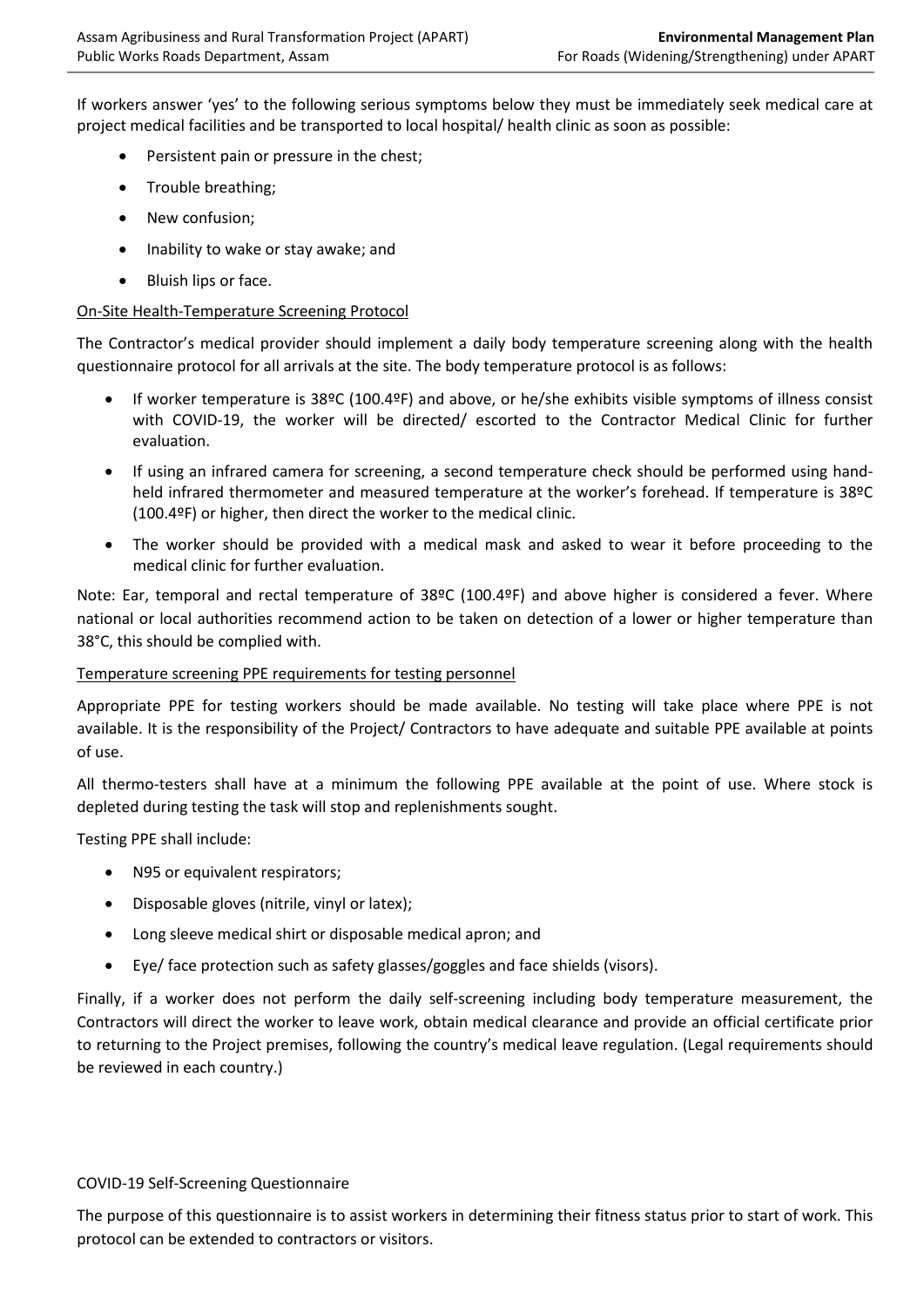All workers need to have an understanding of the symptoms associated with COVID-19 and must not report to work if they are exhibiting those symptoms or any signs of illness.

Workers must perform self-screening using the questionnaire below. This can be accomplished through a variety of ways in the Project such as at the entrance to the worksite, canteen and office, daily emails, before leaving to work, etc. The Contractors do not need to document the responses but must demonstrate that they have implemented this protocol for their workers.

| If you answer Yes to any questions below, YOU must seek medical care immediately<br>as you are in danger of COVID-19 complications!                                               |              |
|-----------------------------------------------------------------------------------------------------------------------------------------------------------------------------------|--------------|
| Do you any of the following symptoms?                                                                                                                                             |              |
| Trouble breathing?                                                                                                                                                                | $\mathsf{L}$ |
| Persistent pain or pressure in the chest?                                                                                                                                         | П            |
| New confusion (e.g. suddenly become confused, cannot think straight)                                                                                                              | П            |
| Inability to wake or stay awake                                                                                                                                                   | П            |
| Bluish lips or face                                                                                                                                                               | П            |
| If you answer YES to any questions below, YOU must not come to work or be<br>permitted in the workplace, seek medical advice, self-isolate and notify your<br>Supervisor/Manager. |              |
| Do you have any of the following symptoms?                                                                                                                                        |              |
| Fever (38 degrees Celsius or 100.4 degrees Fahrenheit) or chills in the last 24-<br>hours?                                                                                        |              |
| Shortness of breath or difficult breathing?                                                                                                                                       |              |
| Sore throat?                                                                                                                                                                      | П            |
| Cough (excluding chronic cough due to a known medical reason other than COVID-<br>19)?                                                                                            | $\Box$       |
| Sneezing?                                                                                                                                                                         | $\Box$       |
| Diarrhoea (excluding diarrhoea due to a known medical reason other than COVID-                                                                                                    | $\Box$       |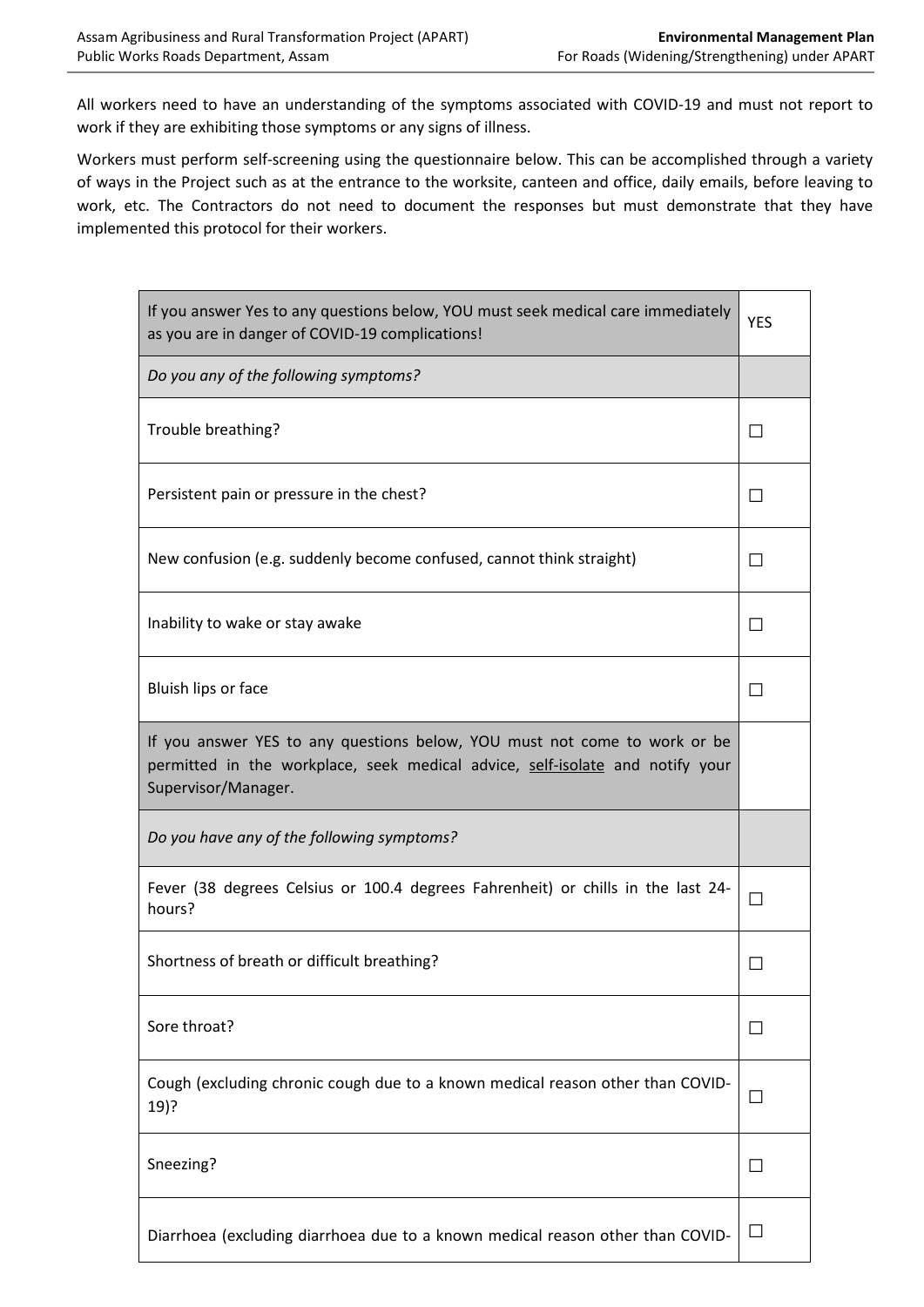| $19)$ ?                                                                                                                                                                                                                                                                                                                                                                                                                                                            |         |
|--------------------------------------------------------------------------------------------------------------------------------------------------------------------------------------------------------------------------------------------------------------------------------------------------------------------------------------------------------------------------------------------------------------------------------------------------------------------|---------|
| Loss of sense of smell and/or taste?                                                                                                                                                                                                                                                                                                                                                                                                                               |         |
| Fatigue or tiredness?                                                                                                                                                                                                                                                                                                                                                                                                                                              | ΙI      |
| Muscle or body aches?                                                                                                                                                                                                                                                                                                                                                                                                                                              | $\perp$ |
| Congestion or running nose?                                                                                                                                                                                                                                                                                                                                                                                                                                        | $\perp$ |
| Headache (not normal and extreme)?                                                                                                                                                                                                                                                                                                                                                                                                                                 | $\perp$ |
| Congestion and runny nose?                                                                                                                                                                                                                                                                                                                                                                                                                                         | $\perp$ |
| If you answer Yes to any questions below, YOU must not come to work or be<br>permitted in the workplace, seek medical advice, self-quarantine and notify your<br>Supervisor/Manager.                                                                                                                                                                                                                                                                               |         |
| Have you been overseas in the last 14 days?                                                                                                                                                                                                                                                                                                                                                                                                                        |         |
| Have you been in close contact with anyone who has coronavirus (COVID-19) in the<br>last 14 days?<br>Note: Close Contact is defined as being within 1 meter of a COVID-19 positive person for<br>more than 10 minutes; (close contact can occur while caring for, living with, visiting, or<br>sharing a healthcare waiting area or room with a COVID-19 case) or having direct contact<br>with infectious secretions of a COVID-19 case (e.g., being coughed on). |         |
| Have they been in contact with anyone who is currently being tested for<br>coronavirus (COVID-19)?                                                                                                                                                                                                                                                                                                                                                                 | П       |
| Do you have anyone in your household who has symptoms consistent with COVID-<br>19?                                                                                                                                                                                                                                                                                                                                                                                | Ш       |

Project Medical Clinic Contacts:

Local/ Third Party Medical Services Provider Contacts: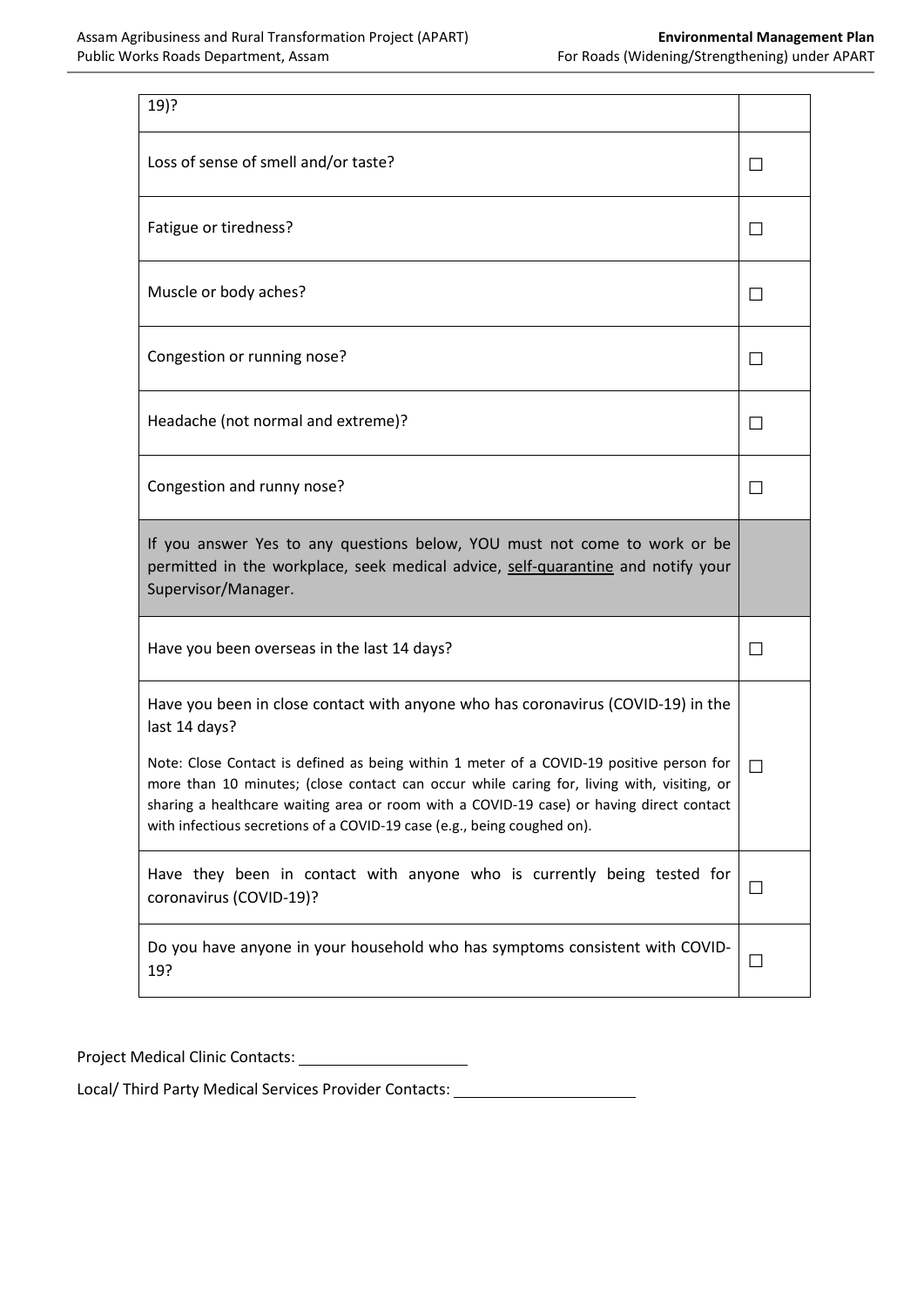| <b>Sponsoring Company</b>                                                              | Contractors                                                                                                                                                                                                                                                                                                                                                                                                                                                                                                                     |
|----------------------------------------------------------------------------------------|---------------------------------------------------------------------------------------------------------------------------------------------------------------------------------------------------------------------------------------------------------------------------------------------------------------------------------------------------------------------------------------------------------------------------------------------------------------------------------------------------------------------------------|
| <b>Impacted Operations</b>                                                             | Construction and camp sites                                                                                                                                                                                                                                                                                                                                                                                                                                                                                                     |
| Type of Exercise That is,<br><b>Training</b><br>Session,<br><b>Tabletop Simulation</b> | COVID-19 Outbreak Tabletop/ Training exercise                                                                                                                                                                                                                                                                                                                                                                                                                                                                                   |
| <b>Exercise Description</b>                                                            | This exercise has been developed to enable the participants to test<br>their COVID-19 plans and identify areas for development and<br>or/improvement.                                                                                                                                                                                                                                                                                                                                                                           |
|                                                                                        | Scenario:                                                                                                                                                                                                                                                                                                                                                                                                                                                                                                                       |
|                                                                                        | At 0630am Contractor's Site Medical Provider informs management<br>and that an employee was taken to the clinic at 10pm last night (Date<br>TBC) with a fever. He indicated that the symptoms began at<br>approximately 7:30pm an hour after dinner. He has been placed in<br>isolation at the clinic. By 0900am this morning (Date TBC) there have<br>been 5 more cases of fever and coughing of varying degrees of<br>severity. Three of the cases have arrived/been brought to the clinic<br>and two are ill in their rooms. |
|                                                                                        | In summary there are a total of six cases reported ill to the clinic over<br>last 12 hours.                                                                                                                                                                                                                                                                                                                                                                                                                                     |
|                                                                                        | By 1 pm on day 1 there are a total of 10 cases identified by the<br>Contractor's Medical Provider.                                                                                                                                                                                                                                                                                                                                                                                                                              |
|                                                                                        | After testing the 10 workers, results indicate 7 workers are positive for<br>COVID-10 which was confirmed by PCR testing, and they were all<br>isolated.                                                                                                                                                                                                                                                                                                                                                                        |
|                                                                                        | By Day 5, a total of 20 suspected new cases and are now spread across<br>the Project. Multiple workforce groups are affected including<br>construction workers, kitchen staff, cleaners, security guards<br>(including 3 local workers who do not reside on the Project and travel<br>to the Project each day).                                                                                                                                                                                                                 |
|                                                                                        | By Day 12, there are total of 20 confirmed COVID-19 cases and 15<br>suspected cases within the Project. The Project's Community Outreach<br>Specialist has indicated that rumours of COVID-19 outbreak in the<br>Project have spread within local communities.                                                                                                                                                                                                                                                                  |
| <b>Exercise Objectives</b>                                                             | The overall exercise objective is to demonstrate (and test) that key<br>Contractor personnel understand how they would respond to an<br>outbreak of COVID-19 infections in the Project with community<br>involvement and how appropriate internal and external interfaces can                                                                                                                                                                                                                                                   |

# **Annex 3 - Example Desktop COVID-19 Drill Exercise**